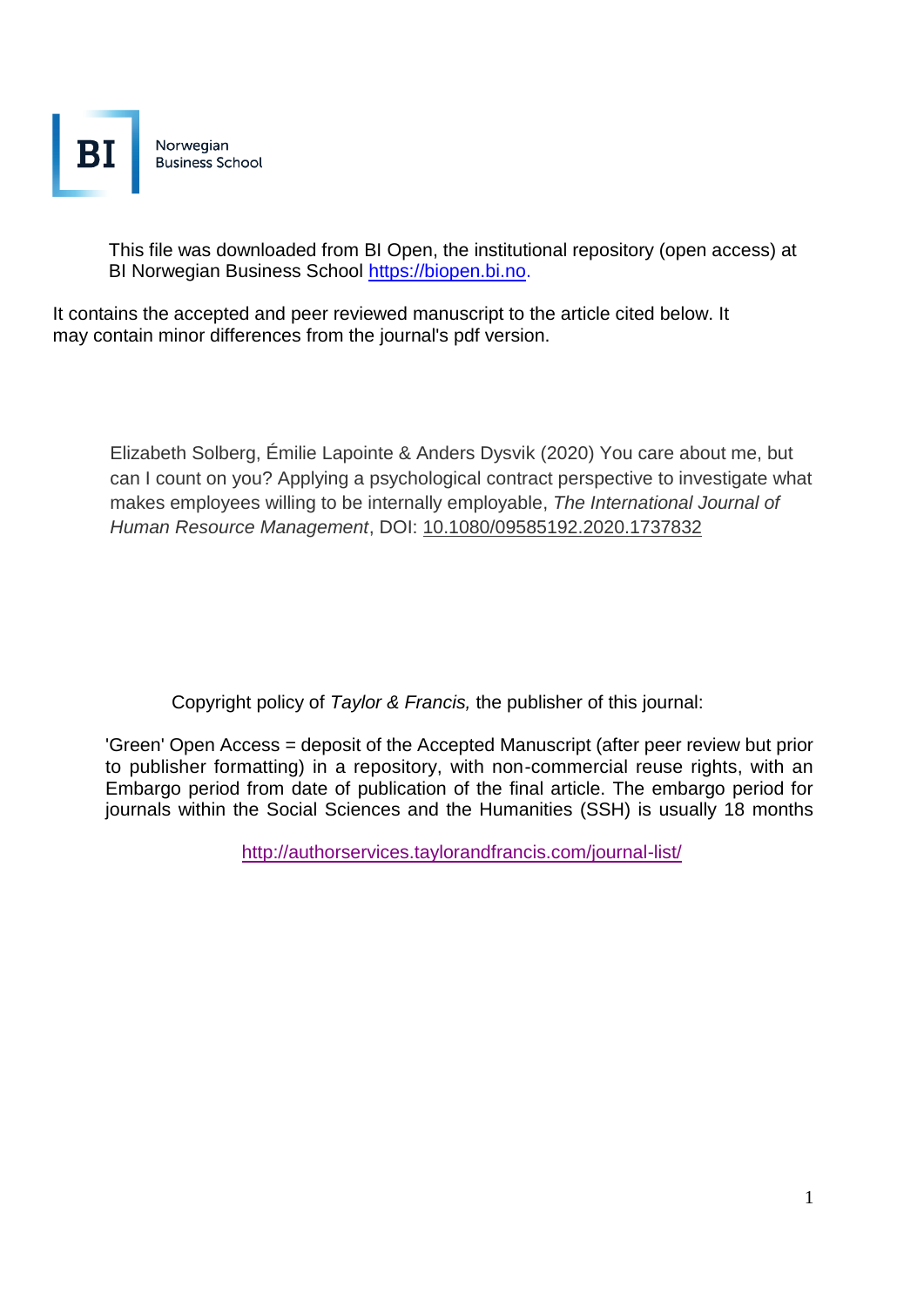# **You care about me, but can I count on you? Applying a psychological contract perspective to investigate what makes employees willing to be internally employable**

Elizabeth Solberg

Émilie Lapointe

Anders Dysvik

Department of Leadership and Organizational Behaviour

BI Norwegian Business School

Correspondence should be addressed to Elizabeth Solberg, Department of Leadership and

Organizational Behaviour, BI Norwegian Business School, 0484 Oslo, Norway. Email contact:

[elizabeth.solberg@bi.no](mailto:elizabeth.solberg@bi.no)

Note: The data that support the findings of this study are available from the corresponding author, [E.S.], upon reasonable request.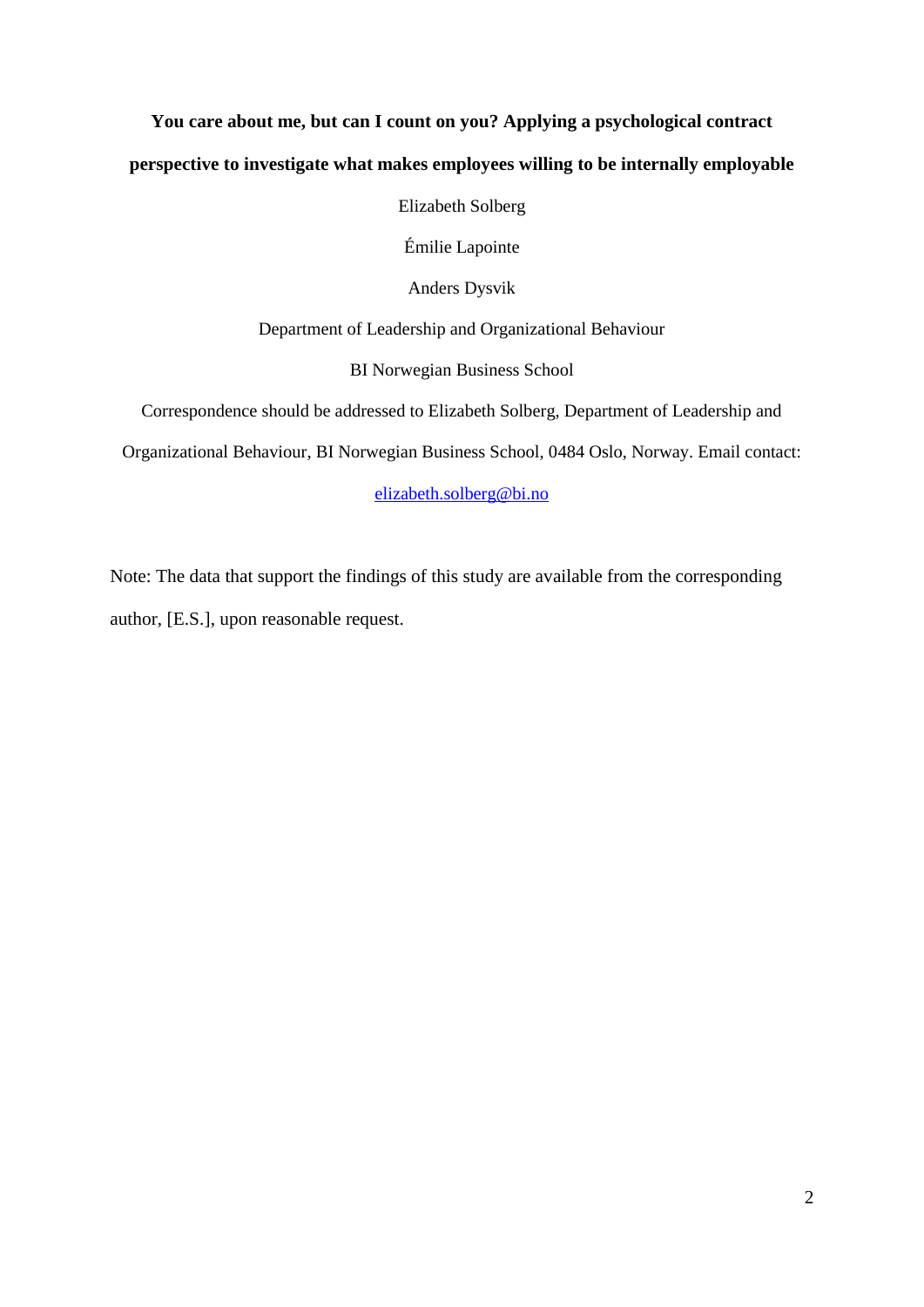#### **Abstract**

For this study, we adopted a psychological contract-based perspective to investigate whether the fulfillment of perceived developmental promises made to employees is positively related to their willingness to accept internal job-related changes when needed by the organization, a construct we refer to as the *willingness to be internally employable*. We also examined the role played by line managers in facilitating employees' willingness to be internally employable by fulfilling perceived developmental promises. We tested our conceptual model with data collected from ninety-eight recently hired employees in a Norwegian organization under an initiative emphasizing employee development. We found that developmental promise fulfillment is more important for employees' willingness to be internally employable in this context than any perceived provision of developmental inducements in isolation. Further, we found that employee perceptions of the developmental support provided by their line manager related positively to their willingness to be internally employable by way of developmental promise fulfillment; however, this was not the case with perceived developmental inducements. Our findings support the importance of developmental promise fulfillment in fostering employee willingness to be internally employable and the critical role played by line managers in fulfilling developmental promises that employees believe have been made by their organization.

*Keywords*: internal employability, employee willingness to be internally employable, psychological contracts, developmental promise fulfillment, developmental supervisor support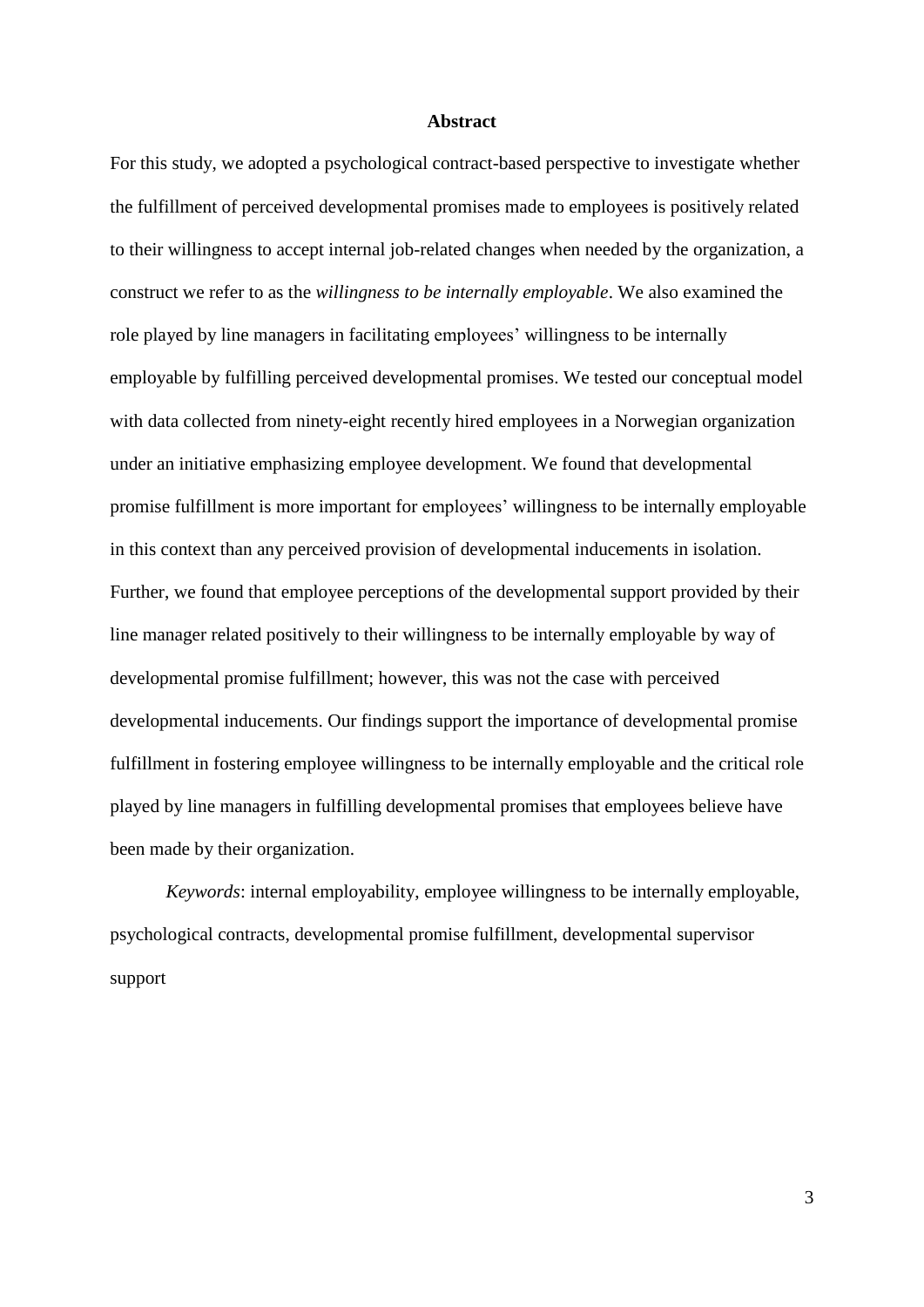Developmental HRM is important in work contexts concerned with employees' internal employability. It provides employees with the knowledge and skills required to remain up-to-date with changing business needs (e.g., Clarke, 2013; Roehling, Cavanaugh, Moynihan, & Boswell, 2000). Employees who receive developmental HRM also perceive having more opportunities with their current employer, which contributes to organizational commitment during times of ongoing change (Akkermans, Tims, Beijer, & De Cuyper, 2019; Benson, 2006; Nelissen, Forrier, & Verbruggen, 2017). Moreover, perceived investment in developmental HRM relates positively to employees' openness to adapt to changing work requirements (Solberg & Dysvik, 2016). This willingness to accept internal job changes is critical for organizational flexibility (Nauta, Van Vianen, Van der Heijden, Van Dam, & Willemsen, 2009) and employees' own internal career management (Van Dam, 2004).

Social exchange theory (SET; Blau, 1964) is often applied to explain employees' positive responses to developmental HRM. In accordance with SET, investment in employee development "creates conditions where employees believe that their organizations value their contribution and care about their employability" (C. H. Lee & Bruvold, 2003, p. 981). As such, these investments should trigger employees' perceptions of having a social exchange relationship with their employer, thereby resulting in the their felt obligation to reciprocate developmental HRM with the attitudes and work behaviors necessary for remaining internally employable (see Cropanzano & Mitchell, 2005).

Yet, the few studies that have actually tested these mechanisms find little support for social exchange-based theorizing or report counterintuitive findings. Notably, Van Dam (2004) found a negative relationship between employee perceptions that the organization cares about them and their openness to adapt to changing work requirements. More recently, Solberg and Dysvik (2016) found that a positive relationship between perceived investment in employee development and employees' openness to adapt to changing work requirements was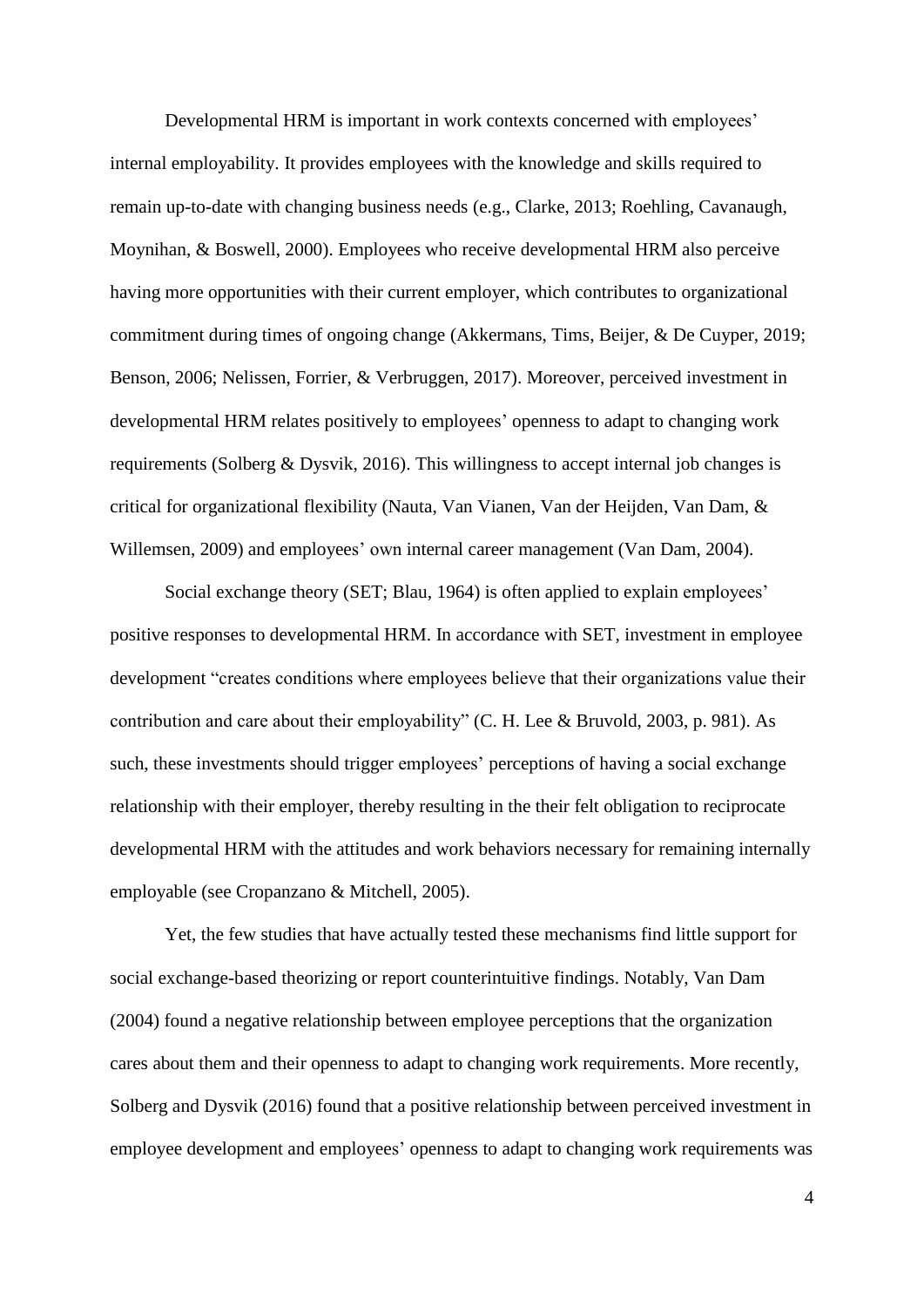not explained by perceptions of having a social exchange relationship with their employer. These findings suggest that perceiving that the organization cares about employees and their development may not suffice to explain the relationship between developmental HRM and internal employability outcomes, particularly the *willingness to be internally employable* by accepting internal job-related changes when needed by the organization.

One possible explanation resides in the nature of employee willingness to be internally employable. Compared to typical SET outcomes, including organizational commitment and job performance, the willingness to be internally employable reflects a proactive anticipation of business needs; in other words, employees are willing to make changes if they are needed by the organization (Fugate & Kinicki, 2008; Van Dam, 2004). It also supposes that employees generally accept a certain level of uncertainty (Strauss & Parker, 2018). Accordingly, the willingness to be internally employable may depend more on employees' perceptions that they can count on the organization to uphold its future commitments than on perceptions that the organization cares about them.

To explore this possibility, our study takes a different approach within SET by turning to the literature on psychological contracts (Rousseau, 1989, 1995). Psychological contract research distinguishes "promises" from "inducements" and emphasizes the importance of "promise fulfillment." Promises reflect the support, opportunities, and rewards that employees believe the organization has pledged to them (Bankins, 2014; Coyle-Shapiro & Kessler, 2000; Rousseau, 1989). In contrast, inducements represent the support, opportunities, and rewards an organization actually provides to employees, as perceived by the employees (C. Lee, Liu, Rousseau, Hui, & Chen, 2011). Building on these ideas, promise fulfillment reflects the difference between what employees believe their organization has promised to them and what they perceive as being actually provided by their organization, i.e., between perceived promises and perceived inducements (Coyle-Shapiro & Kessler, 2000). In this literature,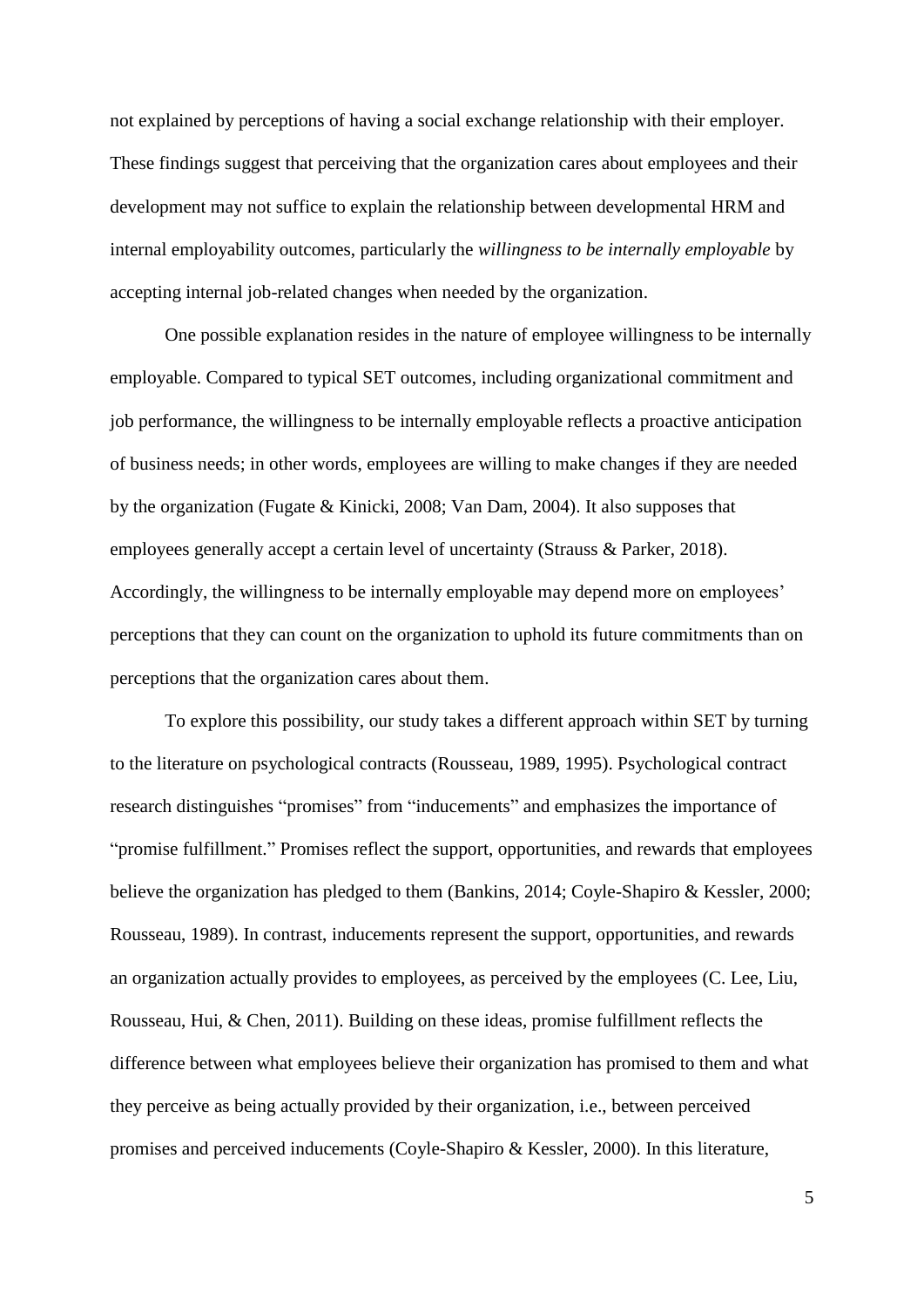employees are found to ascribe a stronger weight to promise fulfillment than to perceived inducements in isolation of perceived promises (Lambert, Edwards, & Cable, 2003; C. Lee et al., 2011). Unlike inducements, which in effect signal to employees that the organization cares about them, promise fulfilment also demonstrates that the organization is reliable and trustworthy, thus strengthening employee beliefs that they can count on the organization.

To our knowledge, no research has adopted a psychological contract-based approach to study employees' willingness to be internally employable, nor have any studies examined promise fulfillment as a mechanism to explain internal employability outcomes.<sup>1</sup> Recognizing this opportunity, and considering that psychological contracts emphasizing employee development are widely associated with work contexts that promote internal employability (e.g., Cavanaugh & Noe, 1999; Clarke, 2013; Kluytmans & Ott, 1999; Roehling et al., 2000; Sturges, Conway, Guest, & Liefooghe, 2005), *developmental promise fulfillment*<sup>2</sup> is examined as a focal mechanism to explain employee willingness to be internally employable. Consistent with psychological contract research, we predict that developmental promise fulfillment will be more important for employee willingness to be internally employable than perceived developmental inducements in isolation of perceived developmental promises.

In an effort to extend the practical implications of our research, we also consider contextual factors that could facilitate developmental promise fulfillment and, indirectly, employee willingness to be internally employable. Line managers should be important for developmental promise fulfillment (Dabos & Rousseau, 2004), particularly to the extent that they provide employees with developmental support. While other researchers have found that

 $\overline{a}$ 

<sup>1</sup> We acknowledge that researchers have applied psychological contract theory to examine employees' *perceived employability* (i.e., self-perceived chances of employment) on the *external job market* in relation to perceived psychological contract promises and obligations (De Cuyper, Van der Heijden, & De Witte, 2011; Dries, Forrier, De Vos, & Pepermans, 2014; Van der Vaart, Linde, De Beer, & Cockeran, 2015).

<sup>&</sup>lt;sup>2</sup> In line with Coyle-Shapiro and Kessler (2000), we view developmental promise fulfillment as the difference between the developmental promises employees perceive have been made to them by their organization and the developmental inducements they perceive they have received from the organization.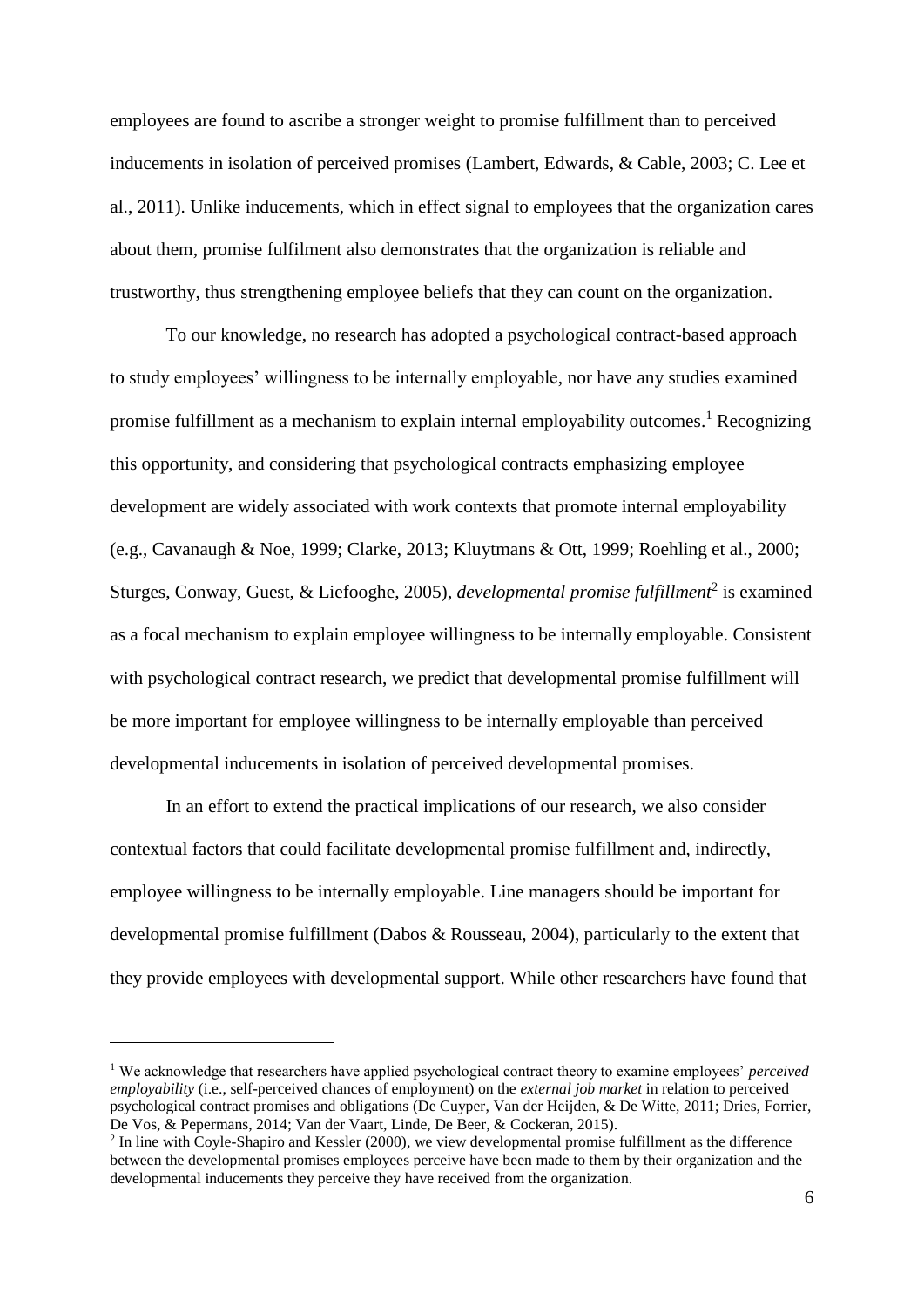developmental support relates positively to employee willingness to be internally employable (Van Dam, 2004; van Harten, Knies, & Leisink, 2017), our study extends these findings by addressing how developmental support from line managers facilitates this outcome via developmental promise fulfillment. In doing so, our study expands our understanding of the role played by line managers in facilitating internal employability by enacting intended HRM practices (Kehoe & Han, 2020; Nishii & Wright, 2013), in particular those practices that employees believe have been promised to them. Figure 1 illustrates our research model.

 $==$  Insert Figure 1 about here  $==$ 

### **The willingness to be internally employable**

The willingness to be internally employable reflects employees' open mindedness toward their acceptance of internal job-related changes when needed by the organization. This is somewhat similar to the concept of employability orientation developed by Van Dam and colleagues (Nauta et al., 2009; Van Dam, 2004). Similar to employability orientation, the willingness to be internally employable reflects a psychological "input factor" that can increase a person's ability to maintain internal employability (Vanhercke, De Cuyper, Peeters, & De Witte, 2014). Indeed, employees who are willing to take on different jobs within the organization are more likely to do what is needed to remain internally employable, and therefore experience greater internal job opportunities (e.g., Forrier, Verbruggen, & De Cuyper, 2015; Fugate & Kinicki, 2008; Fugate, Kinicki, & Ashforth, 2004).

However, employability orientation has a broader scope than the willingness to be internally employable in that it also captures general attitudes toward self-development. Also, the label "orientation" suggests a more stable career preference or disposition that develops and operates independently from the specific organizational context (like, for example, a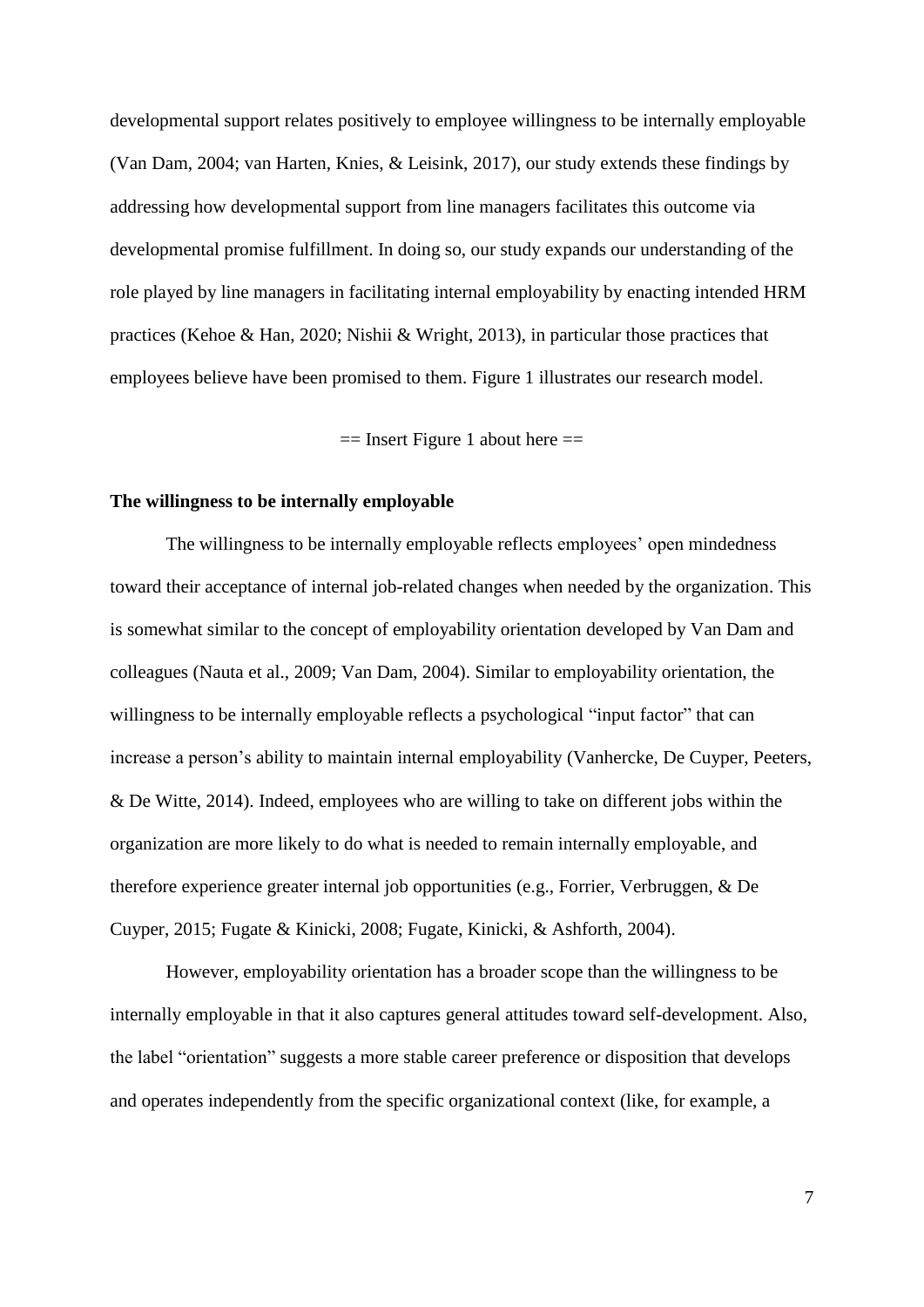boundaryless career orientation; Gubler, Arnold, & Coombs, 2014).<sup>3</sup> Although Van Dam (2004) originally described employability orientation as an attitude that can be influenced by both personal and contextual factors, more research views employees' openness towards internal job changes as a disposition inherent to employability (e.g., Forrier et al., 2015; Fugate & Kinicki, 2008; Vanhercke et al., 2014), possibly explaining why the construct remains understudied in the literature. In light of this background—and like other researchers who have also focused on the job-change component of employability orientation—we refer to employees' openness toward internal job-related changes in terms of their *willingness* rather than their orientation (e.g., van Harten et al., 2017; Wittekind, Raeder, & Grote, 2010).

# **Developmental promise fulfillment and employees' willingness to be internally employable**

Organizations increasingly promise developmental support and opportunities to facilitate a relational exchange with employees in work contexts where they are expected to remain internally employable by anticipating and preparing for changing tasks and roles (Cavanaugh & Noe, 1999; Dries et al., 2014; Guest & Rodrigues, 2012; Kluytmans & Ott, 1999; Sturges et al., 2005). Perceived developmental promises are likely to form during recruitment through exposure to organization communication and in dialogue with human resource officers and recruitment managers (Scholarios et al., 2008; Sullivan & Baruch, 2009). However, there is also evidence that these developmental promises, as perceived by employees, are not always fulfilled (Sturges & Guest, 2001). According to psychological contract theory and related research, this can have negative implications for employee willingness to remain internally employable.

 $\overline{a}$ 

<sup>&</sup>lt;sup>3</sup> We thank the editorial team for alerting us to this conceptual distinction.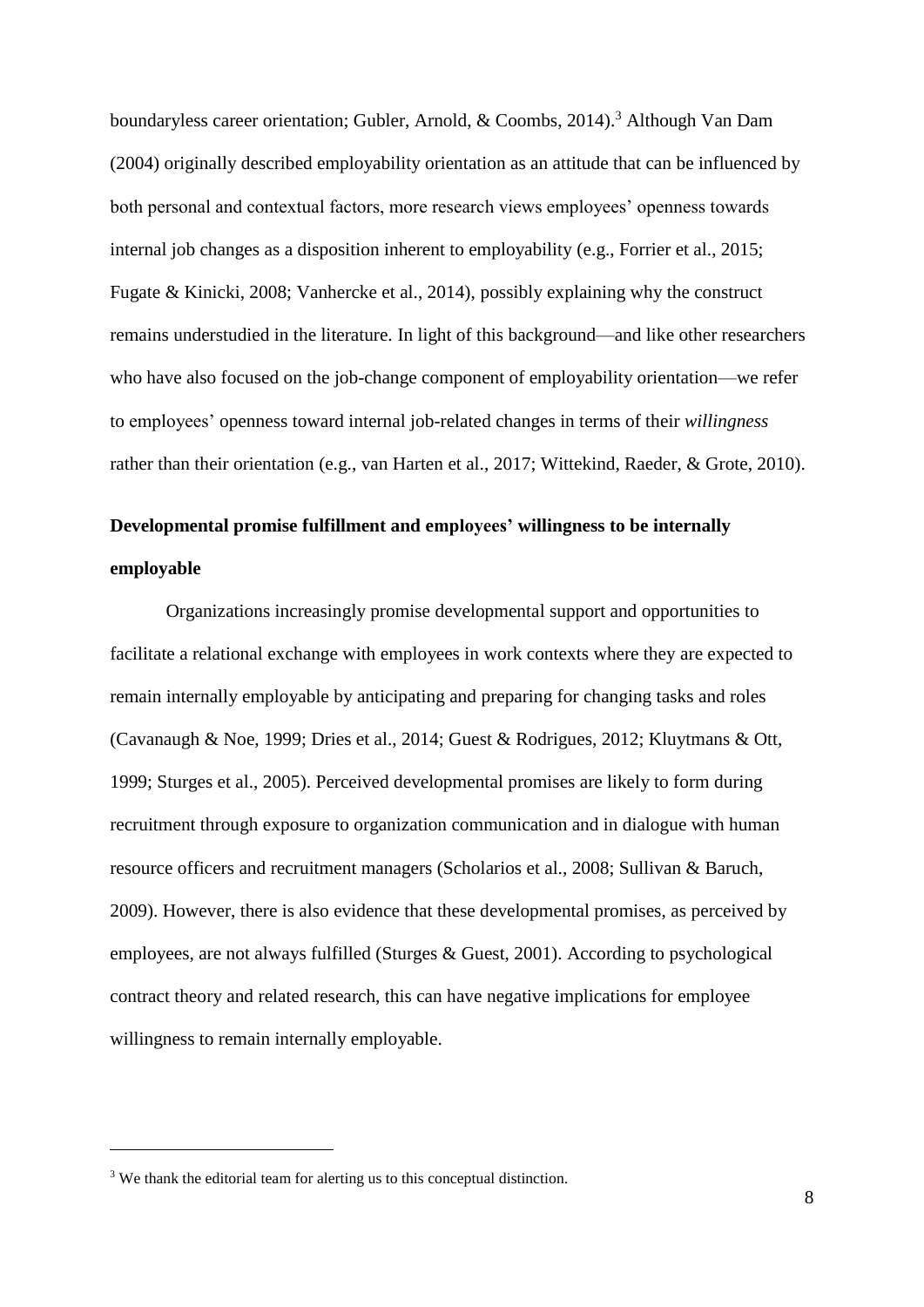The failure to fulfill perceived promises can be, among other factors, negatively related to employee intentions to remain with the organization (Lapointe, Vandenberghe, & Boudrias, 2013; Zhao, Wayne, Glibkowski, & Bravo, 2007). Therefore, it is logical to expect that when perceived developmental promises go unfulfilled, employees will be less interested in remaining internally employable and less willing to accept job-related changes when required by the organization. In contrast, developmental promise fulfillment should be positively associated with an interest in, and efforts made, to remain employable within the organization because this is the employees' perceived obligation to the organization. Accordingly, we hypothesize the following:

Hypothesis 1a: Developmental promise fulfillment will relate positively to employee willingness to be internally employable.

Moreover, we contend that developmental promise fulfillment plays a more central role in explaining employee willingness to be internally employable than perceptions of receiving developmental support and opportunities (i.e., inducements) from the organization in isolation of perceived developmental promises. This is because employee willingness to be internally employable reflects a more proactive anticipation of business needs (Fugate & Kinicki, 2008; Fugate et al., 2004; Van Dam, 2004) than other more general SET outcomes. Employee willingness to be internally employable involves—like other proactive constructs—certain self-initiated and future-oriented cognitive-motivational mechanisms and behaviors (Cai, Parker, Chen, & Lam, 2019; Crant, 2000; Parker, Williams, & Turner, 2006). The willingness to change based on the needs of the organization also involves some risks for employees. For example, those who are willing to be internally employable are also found to take more proactive approaches to their own preparedness and career development (Solberg & Dysvik, 2016; Van Dam, 2004). This is risky because it is based on uncertain predictions about what competencies or job roles will be of value to the organization in the future (Strauss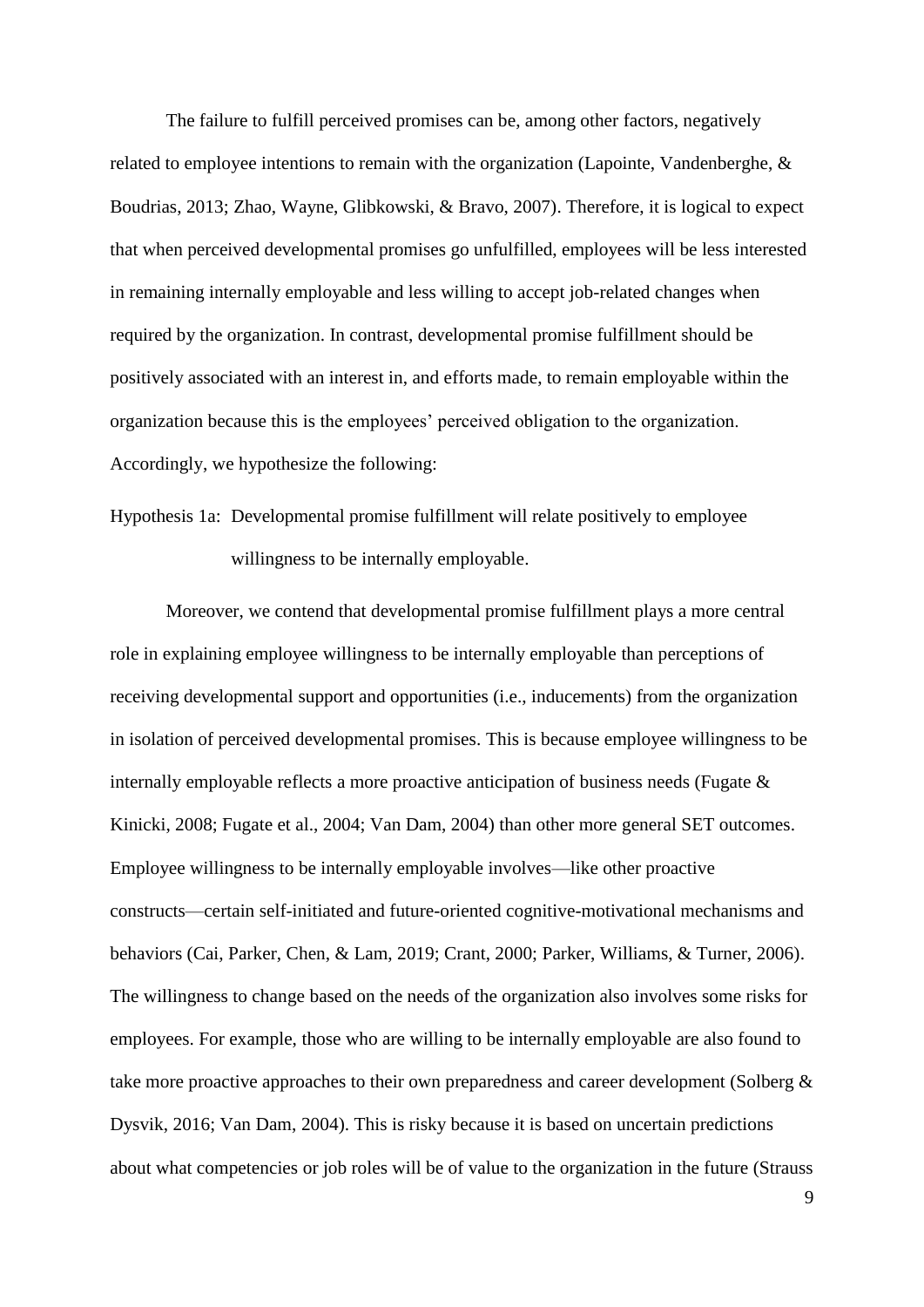& Parker, 2018). For employees to display a willingness to be internally employable, they may need to perceive that the organization not only cares about employability but also can be counted upon to uphold its commitments in the future.

When employees perceive that their employer provides them with developmental support and opportunities (i.e., inducements), this should signal that the organization cares about employees, thus facilitating a perceived social exchange relationship (Solberg  $\&$ Dysvik, 2016). In contrast, developmental promise fulfillment increases the perceived odds that promises made about employee development will also be fulfilled in the future (C. Lee et al., 2011). Accordingly, developmental promise fulfillment gives employees a reason to put their trust in the organization and commit to engaging in the activities needed to remain important and relevant to the organization (C. Lee et al., 2011) even when these activities may involve some personal risk (Cai et al., 2019; Crant, 2000; Parker et al., 2006). Drawing from psychological contract theory and research, we expect that this trust in the organization, as reinforced by fulfilled developmental promises, will strengthen employees' propensity to reciprocate by displaying the willingness to be internally employable to a greater extent than the perception of receiving developmental inducements in isolation of perceived promises. Accordingly, we hypothesize the following:

Hypothesis 1b: Developmental promise fulfillment will relate more positively to employee willingness to be internally employable than to employees' perceptions of developmental inducements per se.

# **Perceived developmental support, developmental promise fulfillment, and the willingness to be internally employable**

Line managers play an important role in interpreting HRM policies and signals from the upper levels of an organization and in conveying this information to their employees through communication, interactions, and resource allocation (Townsend, Wilkinson, Allan,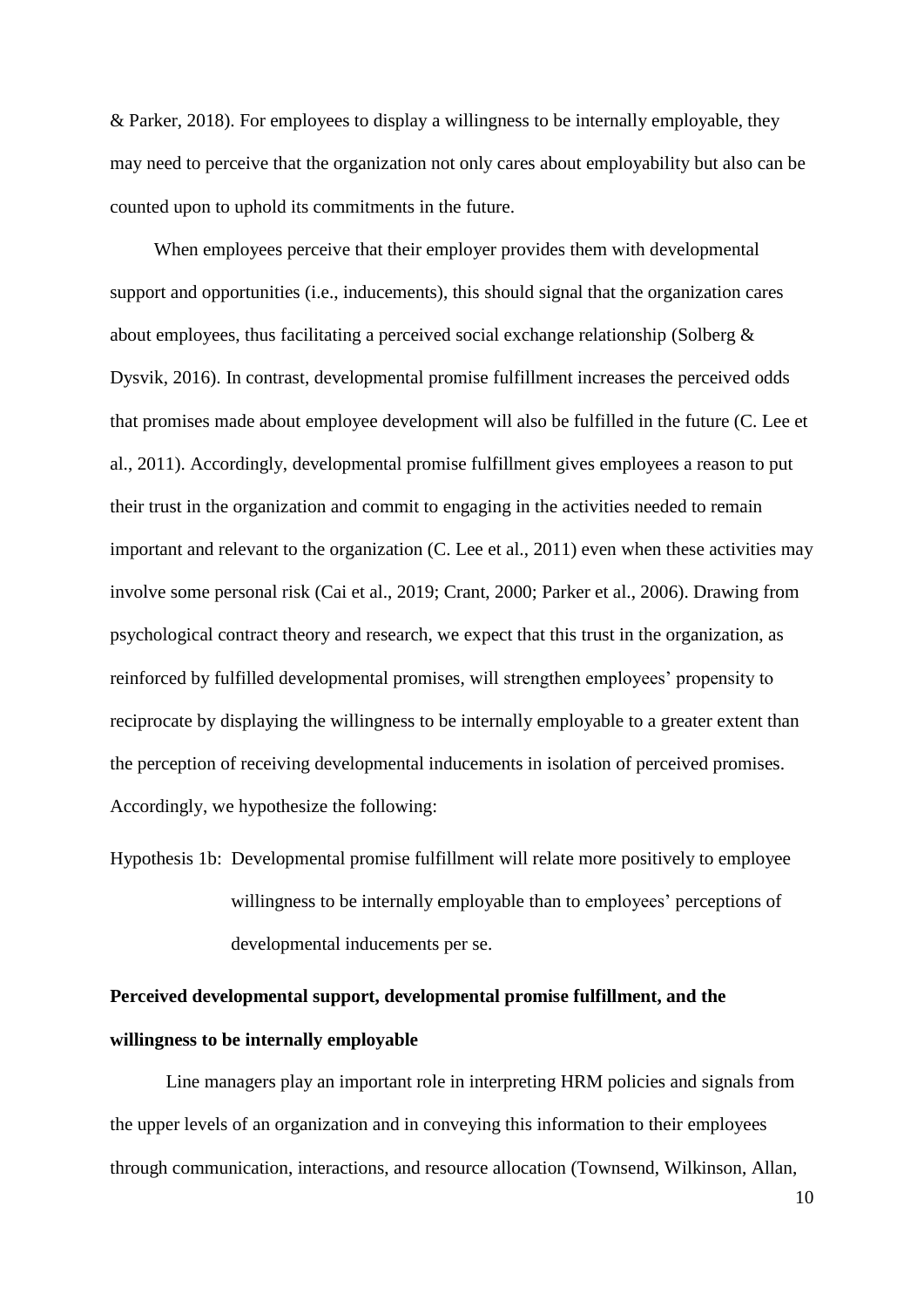& Bamber, 2012). In this role, line managers also translate the organization's intended HRM into the actual HRM practices experienced by employees upon their enactment (Nishii & Wright, 2013; Purcell & Hutchinson, 2007). The role of line managers when implementing intended developmental HRM and their influence on how these practices are perceived by employees is particularly important (Kuvaas & Dysvik, 2010). Line managers are well positioned to facilitate developmental HRM in a way that is relevant for employees, because they know employee strengths, interests, and developmental needs (Dysvik & Kuvaas, 2012).

Based on our understanding of the line manager's role in enacting intended HRM, we contend that when the organization make promises to employees about their development, line managers play a central role in fulfilling these promises. In this regard, research on developmental "i-deals" shows that line managers customize employees' opportunities to develop new skills and competencies as part of their efforts to fulfill developmental promises (Hornung, Rousseau, & Glaser, 2009). Accordingly, line managers who offer general developmental support—as reflected in their provision of developmental guidance, feedback, and learning opportunities (e.g., Rafferty & Griffin, 2006)—should contribute to the fulfillment of developmental promises perceived by employees and, in turn, to their greater willingness to be internally employable.

While developmental support has been found to relate positively with employee willingness to accept internal job changes in previous research (van Harten, Knies, & Leisink, 2016), we expand on these findings by predicting that developmental promise fulfillment explains the relationship between developmental support and employee willingness to be internally employable. In line with earlier theorizing, we also contend that the indirect relationship between developmental support, developmental promise fulfillment, and willingness to be internally employable will be stronger than the indirect relationship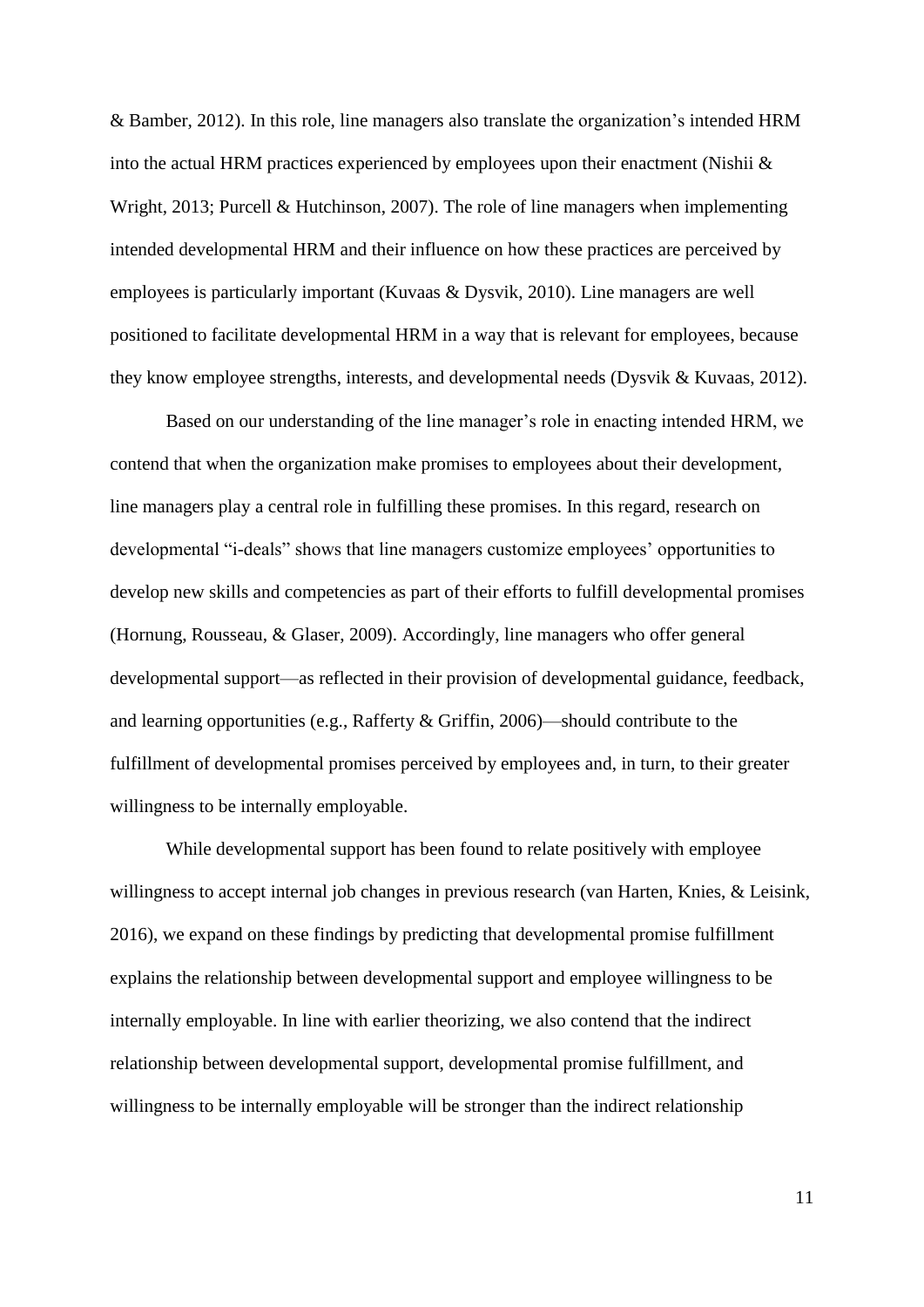mediated by employee perceptions of receiving developmental inducements per se. Accordingly, we hypothesize the following:

- Hypothesis 2a: Developmental support will be positively related to willingness to be internally employable by way of increases in developmental promise fulfillment.
- Hypothesis 2b: The indirect relationship between developmental support, developmental promise fulfillment, and willingness to be internally employable *will be stronger* than the indirect relationship between developmental support, perceived developmental inducements, and willingness to be internally employable.

## **Method**

### *Organizational context*

We tested our hypotheses with data collected from a sample of employees working for the largest retail and industrial supplier of agricultural technology and equipment in Norway. In 2015, the organization launched a new employer branding campaign aimed at attracting, developing, and retaining a workforce capable of performing in line with strategic goals related to sustainability, innovation, and customer focus. The campaign emphasized the organization as a place to engage in exciting work projects with opportunities for both professional development and personal growth. Developmental opportunities were emphasized across all levels and for every position. Efforts were made to disseminate the details of this new campaign both internally and externally. In particular, the organization's online job portal, job announcements, and recruitment materials were updated to reflect the new campaign that ultimately corresponded with a sizeable expansion of the workforce. When we conducted the present study in early 2018, the organization had grown by more than 200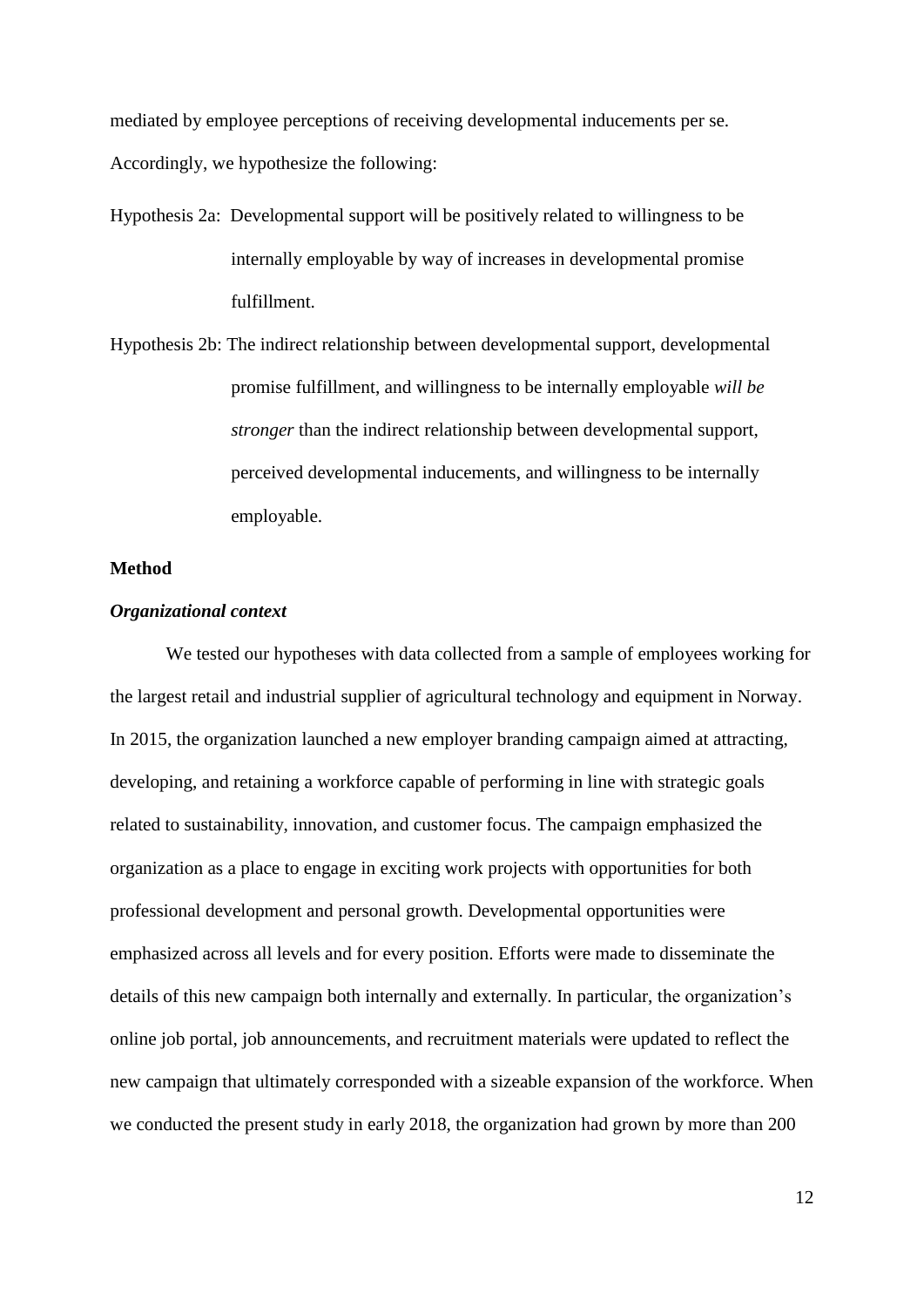employees since the initiation of the employer branding campaign in 2015, thereby constituting a total headcount increase of approximately 15%.

#### *Procedure and sample*

Two executive students collected the data as part of a class project that was closely supervised by one of the study's authors. One of the students also served as a human resources manager in the organization. At the time of the study, we identified 218 employees with characteristics most relevant to the scope of our research. In particular, we only selected employees who had been with the organization between three months and two years. The twoyear time period corresponded to the length of time the employer's branding campaign emphasizing developmental promises had been leveraged in the recruitment process. Although the developmental promises made during recruitment would be particularly salient to new hires (employees working with the organization for less than one year), we expected to find that all employees hired and socialized during the campaign period would have at least perceived some developmental promises. Extending the sample beyond new hires also allowed us to capture more variation in developmental promise fulfillment, particularly as the fulfillment of developmental promises is likely to take time or fluctuate over time. For example, employees might have perceived high levels of developmental opportunities early in their tenure because of initiatives related to new-hire orientation but later found that these opportunities leveled off after the initial hiring phase. Indeed, previous research has shown that newcomers' perceptions of the workplace continue to evolve throughout the first twentyone months (Jokisaari & Nurmi, 2009). We also limited the selection of employees to those with tenure greater than three months in order to ensure that respondents had accumulated sufficient experience with the organization and their supervisors in order to answer questions related to developmental inducements and developmental supervisor support. We excluded employees in temporary and apprentice positions from the sample as they were expected to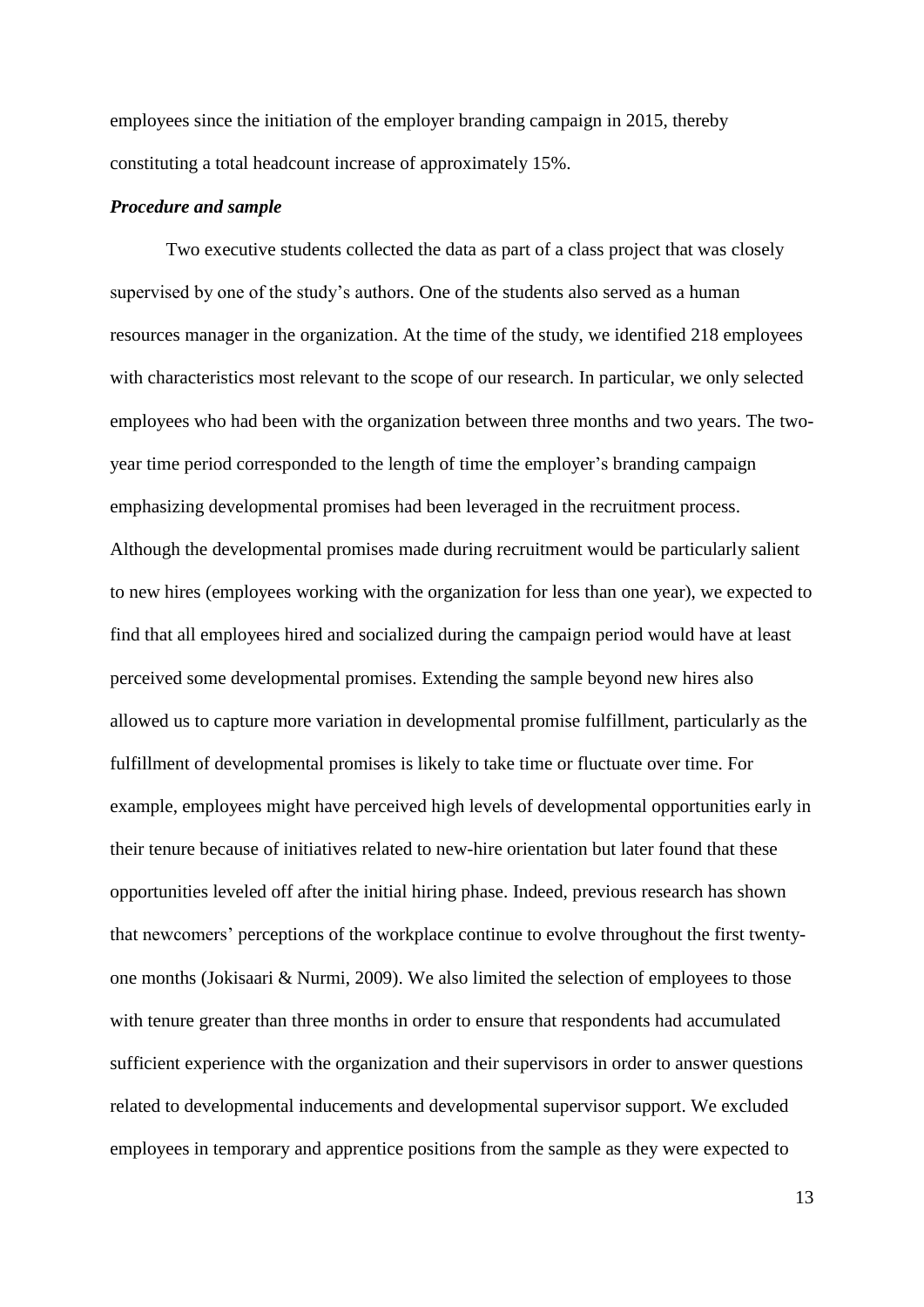have more short-term perspectives on the employment relationship and were engaged in different training and developmental paths.

We distributed surveys to the 218 selected employees electronically by e-mail using an Internet-based tool (Questback) in February 2018. In the cover letter, we informed employees about the nature of the questionnaire, including the procedures used to protect their anonymity. Their participation was voluntary, and they could end their participation at any time. We omitted questions about job placement or specific business departments out of consideration for the participants' anonymity because, in some cases, this information could readily identify individual respondents. We distributed the survey with a two-week response deadline. During this period, we sent also two reminders at four-day intervals.

Out of the 218 employees invited to take the survey, 107 responded, representing a 49% response rate. For gender, 29% were women and 71% were men. For education, 6% had completed lower secondary school, 39% had completed upper secondary school, 16% held a vocational degree, 22% had completed a bachelor's degree or equivalent, and 17% held a master's degree or higher. The respondents were split between having under 1 year of organizational tenure (44%) and tenure between 1 to 2 years (56%). Concerning age, 22% were between 20–29 years, 30% were between 30–39 years, 38% were between 40–49 years, and 10% were between 50–59 years.

#### *Measures*

All survey measures can be found in the Appendix.

We operationalized developmental promise fulfillment by computing the difference between the developmental promises employees perceived had been made to them by their organization and the developmental inducements they perceived they had received from the organization. These procedures followed those outlined by Coyle-Shapiro and Kessler (2000) for computing promise fulfillment. Specifically, we first asked employees to indicate the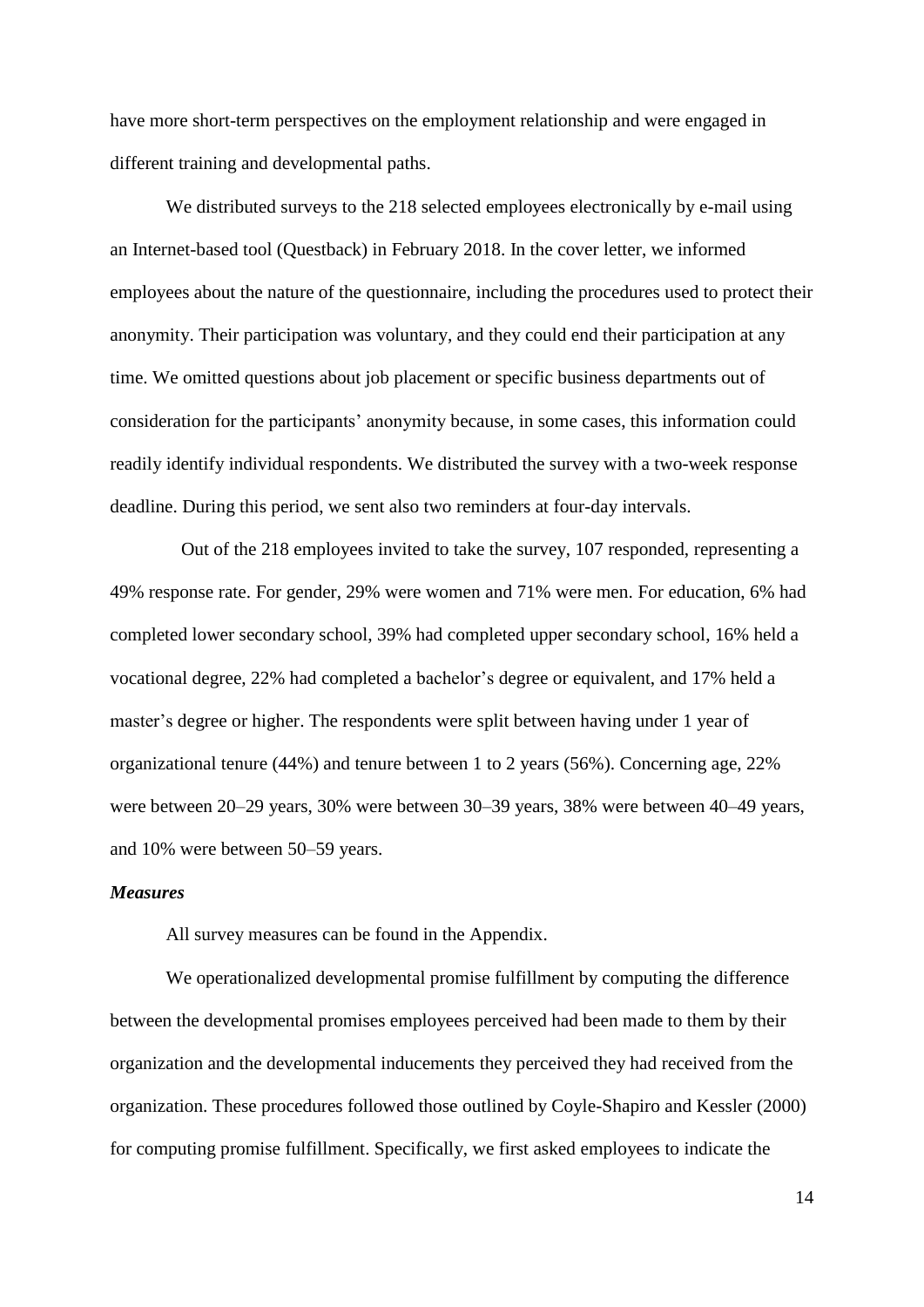extent to which they felt that the organization had promised them the opportunity to develop their skills at work, the opportunity to develop both personally and professionally within the organization, and the opportunity to participate in exciting work tasks from which they could learn. A separate three-item measure then asked to what extent they felt the organization had provided them with each dimension of developmental opportunity since their employment date. We created the measurement items based on job announcements and other employeeoriented communiques issued by the organization. Respondents replied to all items on 5-point Likert scales ranging from 1 (*not at all*) to 5 (*very much*). We computed the difference between the mean perceived developmental promise score and the mean perceived developmental inducement score to indicate the extent to which developmental promises were fulfilled (Coyle-Shapiro & Kessler, 2000).

Based on the recommendation of an anonymous expert reviewer, we established a cutoff point for perceived developmental promises and then removed cases with values below that point. By doing so, cases where both perceived developmental promises and perceived developmental inducements were low—thus indicating low levels of developmental promise fulfillment—were not included in the analyses. The cutoff value was set at 3.0. Anything below this would indicate that the respondent had not perceived developmental promises to any reasonable degree. The difference scores after excluding these cases ranged from -2.33 to 1.00, where negative scores indicated that developmental promises were not fulfilled, positive scores indicated developmental promises were overfulfilled, and a score of zero indicated perfect fulfillment of developmental promises. Of the ninety-eight relevant cases, fifty-one had scores of zero that indicated perfect fulfillment. Twenty-four cases had negative scores indicating unfulfilled developmental promises, whereas sixteen cases had positive scores that indicated overfulfillment.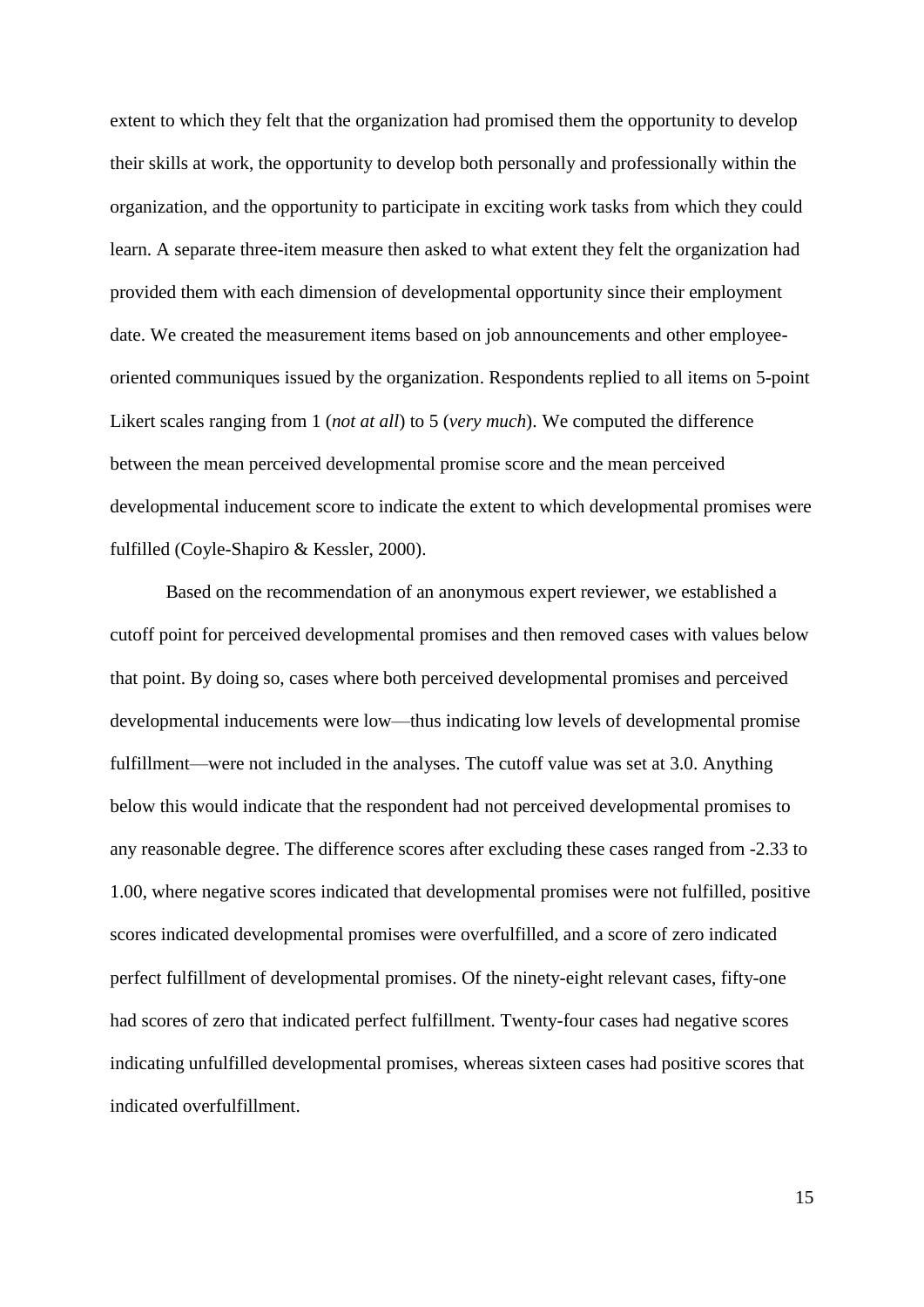We measured developmental support with seven items developed and validated in Norway by Lai and colleagues (Lai, 2011; Lai & Kapstad, 2009) that are based on the measure developed by Greenhaus, Parasuraman, and Wormley (1990). Items in the measure were adapted to focus on developmental support rather than career support. For example, one item from Greenhaus et al., "My line manager cares about whether or not I achieve my career goals" (p. 85) was modified to read, "My line manager cares about whether or not I achieve my developmental goals." Accordingly, items reflected line manager support specifically aimed at understanding developmental needs and goals, providing helpful feedback, and providing challenges and opportunities where employees could develop and strengthen their knowledge and skills. Item responses were made on 5-point Likert scales ranging from 1 (*highly disagree*) to 5 (*highly agree*).

Employee willingness to be internally employable was measured with five items developed in previous research (Solberg & Lai, 2016) to reflect employee willingness to accept internal job-related changes if these changes were needed by the organization. The measure of employability orientation developed by Van Dam (2004) provided a reference point for these new items. The items were intentionally crafted to measure employee *willingness* to accept position and task changes in situations where such changes would most likely occur, such as during the introduction of new technologies or procedures and changes to organizational structure and strategies (Schyns, 2004). Respondents replied to these items on 5-point Likert scales ranging from 1 (*highly disagree*) to 5 (*highly agree*).

In addition to its descriptive purposes, we also considered organizational tenure as a possible control variable. It is plausible to assume that tenure affects the extent to which employees perceive that their supervisor provides developmental support or the extent to which developmental promises are fulfilled. We captured tenure as an ordinal variable where 1 represented *tenure under one year* and 2 represented *tenure between one to two years*. We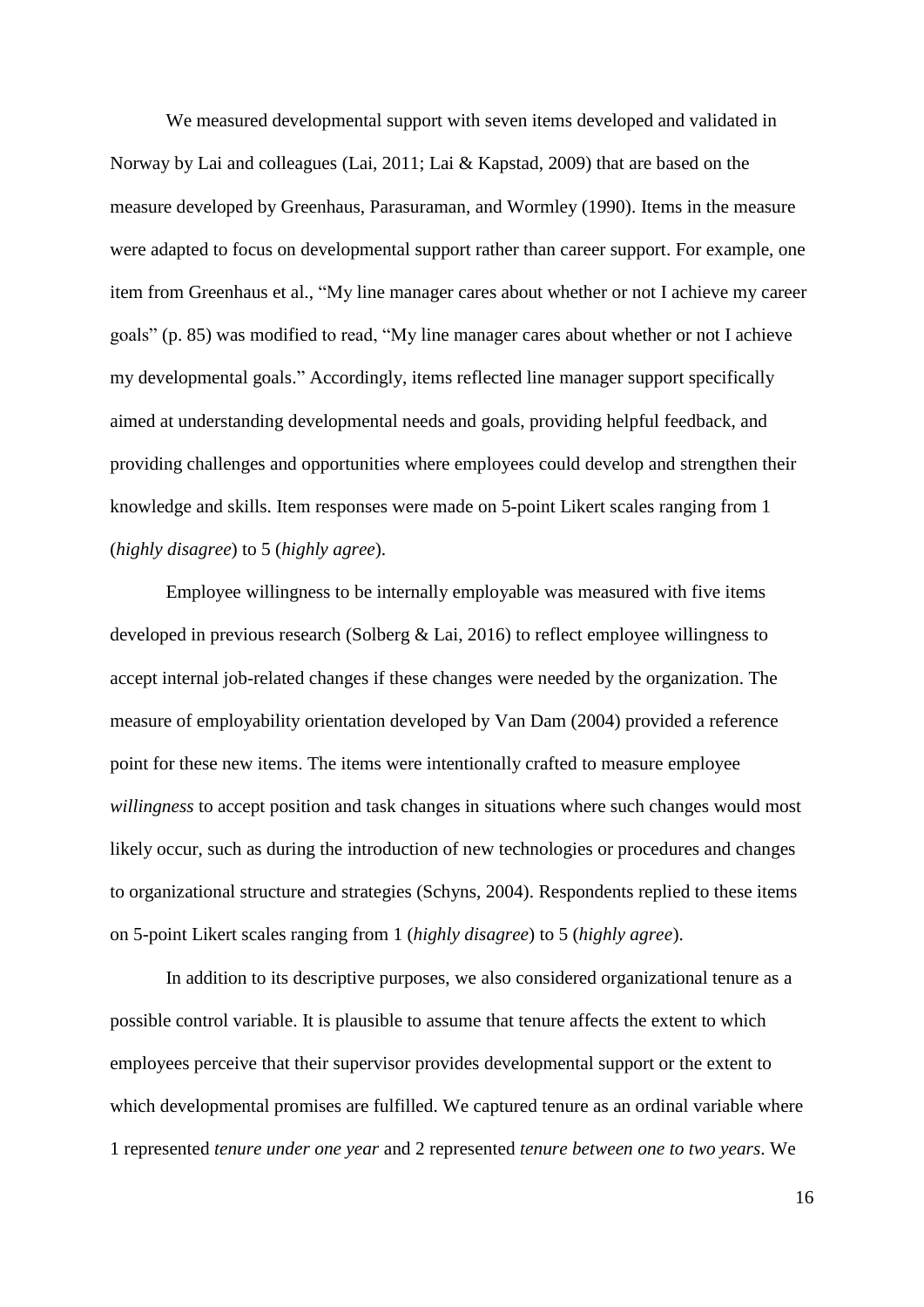also considered respondent age as a potential control variable because previous research has shown that older workers may systematically perceive less developmental opportunities than younger workers (Jung & Takeuchi, 2018; Ng & Feldman, 2012). We measured age with an ordinal variable, where 1 represented *between 20–29 years old*, 2 *between 30–39 years old*, 3 *between 40–49 years old*, 5 *between 50–59 years old*, and 6 *between 60–69 years old*.

#### *Analysis*

We first conducted a principal component analysis to ensure convergent and discriminant validity of all measurement items (Farrell, 2010). We then tested the hypotheses using SPSS (version 25). To test the direct effect hypotheses, we regressed the dependent variable willingness to be internally employable separately onto developmental promise fulfillment and then perceived developmental inducements. We tested the hypotheses predicting mediation using the PROCESS macro for SPSS (version 3.2.01; www.afhayes.com). The PROCESS macro allows for simultaneous testing of the mediation model and also incorporates bootstrapping techniques for estimating indirect effects that are currently preferred by methodologists over causal steps and Sobel test strategies (Hayes, 2013; Preacher & Hayes, 2004). We specified the model to conduct bootstrapping with 5,000 resamples to generate the 95% bias-corrected confidence interval of the indirect effect. Mediation is supported if the bias-corrected confidence interval for the indirect effect excludes zero.

#### *Results*

The results of the principle component analysis revealed that all items loaded discretely onto their respective factors, and all loadings were above .50. Subsequent tests of scale reliability indicated a Cronbach's alpha above .70 for all measures. Accordingly, we computed variables using all respective measurement items. Table 1 shows the mean, standard deviation, and correlations for the study variables. Cronbach's alpha values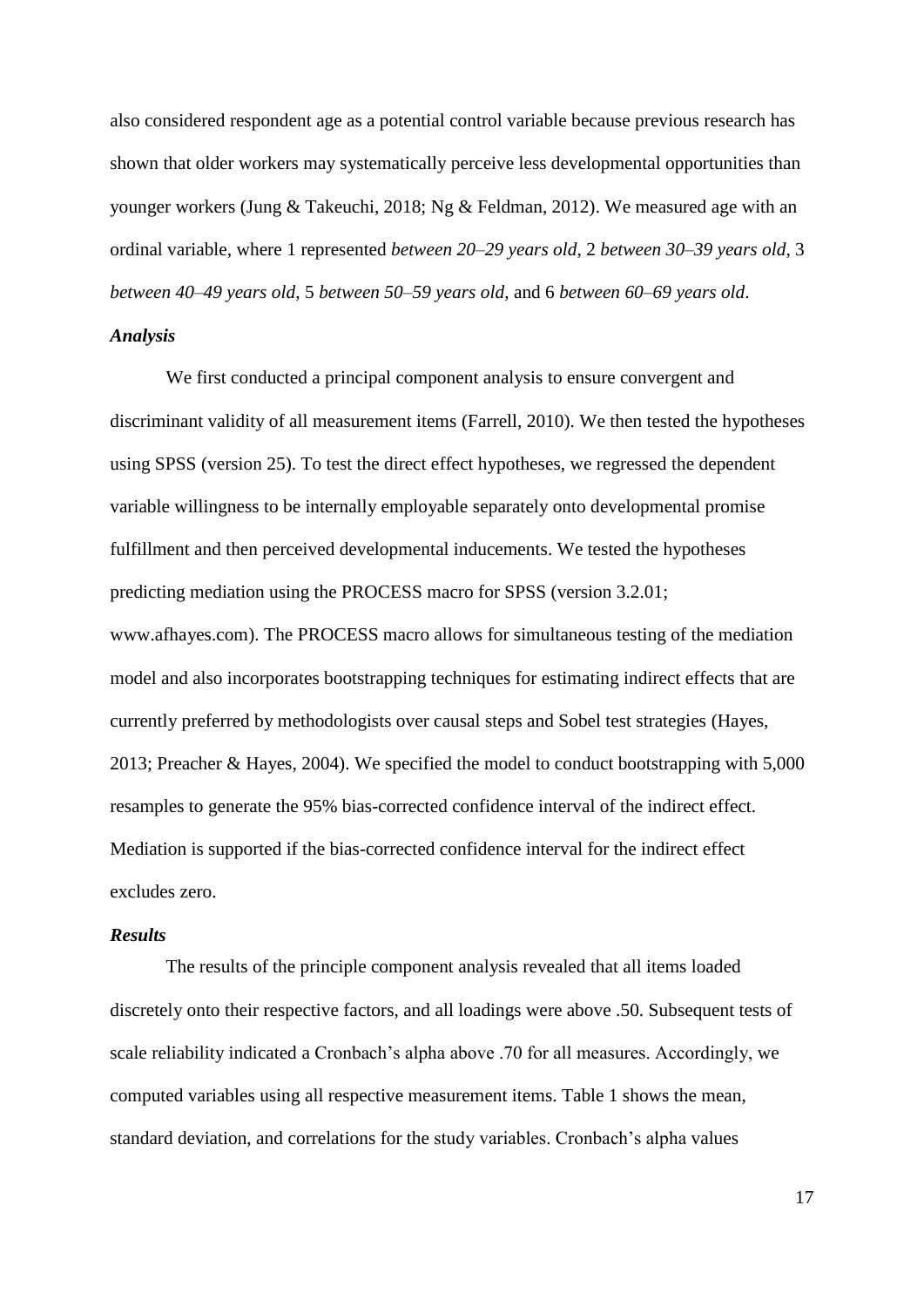indicating the scale reliability are shown in parentheses. As we found that organizational tenure and age had no significant correlation with developmental promise fulfillment, perceived developmental inducements, or willingness to be internally employable, they were not included in the regression analysis (Becker et al., 2016).

### $==$  Insert Table 1 about here  $==$

In testing our hypotheses, we first examined the direct relationship between developmental promise fulfillment and employee willingness to be internally employable (Hypothesis 1a). As explained in the measures section, this analysis only included cases where the computed mean scores of the developmental promise items were equal to or greater than 3.00 ( $N = 98$ ). The regression analysis based on this dataset showed there was a significant positive relationship between developmental promise fulfillment and the willingness to be internally employable  $(B = .21, SE = .09, p < .05)$ . Accordingly, Hypothesis 1a was supported. Further, the positive relationship between developmental promise fulfillment and employees' willingness to be internally employable was stronger than the relationship found between perceived developmental inducements and the willingness to be internally employable, for which findings indicated a nonsignificant relationship (*B* = .12, *SE*  $= .07, p = .11$ ). Accordingly, Hypothesis 1b was also supported.

Hypothesis 2a predicted that developmental promise fulfillment would mediate a positive relationship between perceived developmental supervisor support and employee willingness to be internally employable. Results of the mediation analysis conducted in PROCESS showed that developmental supervisor support was significantly and positively related to developmental promise fulfillment ( $B = .23$ ,  $SE = .07$ ,  $p > .01$ ) as anticipated. Further, the indirect effect was positive and significant ( $B = .05$ ,  $SE = .03$ ,  $95\% CI = [.01]$ , .10]) as indicated by a bootstrapped confidence interval that did not include zero. Accordingly, Hypothesis 2a was supported. We then tested a second mediation model in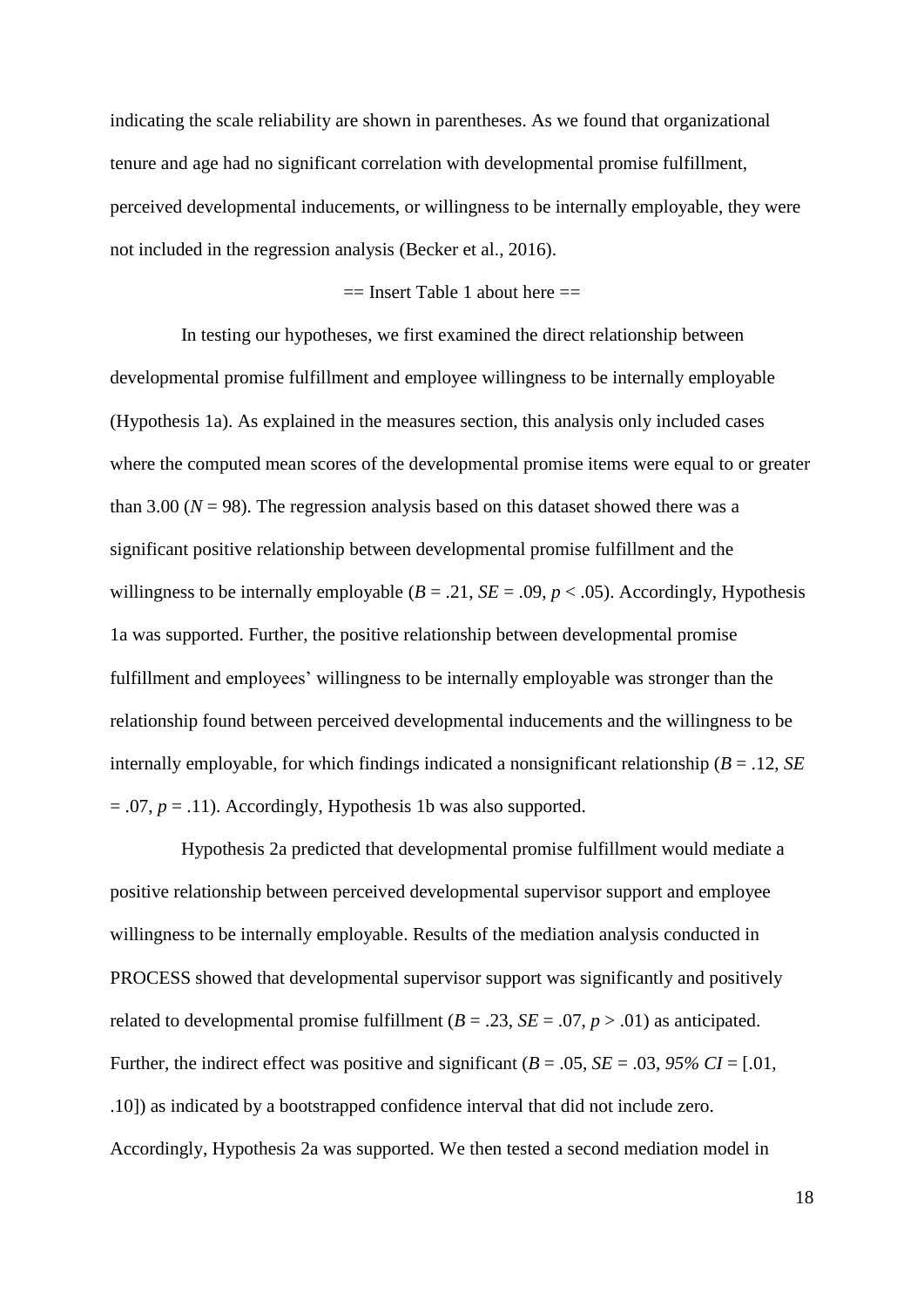PROCESS that specified perceived developmental inducements as the mediator. In this model, we found perceived developmental supervisor support to have a strong, positive relationship with employees' perceptions of developmental inducements ( $B = .56$ ,  $SE = .07$ , *p* > .001). However, the indirect effect between perceived developmental supervisor support and employee willingness to be internally employable, as mediated by perceived developmental inducements, was not significant, as indicated by a bootstrapped confidence interval that included zero  $(B = .05, SE = .06, 95\% CI = [-.07, .15])$ . Accordingly, Hypothesis 2b was also supported.

#### **Discussion**

This study aimed to contribute to a better understanding of the mechanisms that underlie developmental HRM and internal employability outcomes, notably employee willingness to be internally employable. Psychological contract theory and research suggest that promise fulfillment is more impactful than the support, opportunities, and rewards employees perceive receiving from their organization (i.e., inducements) in isolation of perceived promises (Coyle-Shapiro & Kessler, 2000; Lambert et al., 2003; Lee et al., 2011; Rousseau, 1989). Based on this reasoning, we hypothesized and subsequently found that developmental promise fulfillment related significantly and positively to employees' willingness to be internally employable; however, perceived developmental inducements in isolation did not.

Our study addressed suggestions made in other research to explore alternative mechanisms that could underlie employees' willingness to accept internal, job-related changes when needed by the organization (Solberg & Dysvik, 2016). As mentioned in the introduction, earlier research by Van Dam (2004) and Solberg and Dysvik (2016) both suggest that believing that the organization cares about employees (i.e., perceived organizational support; Eisenberger, Huntington, Hutchison, & Sowa, 1986) and other SET-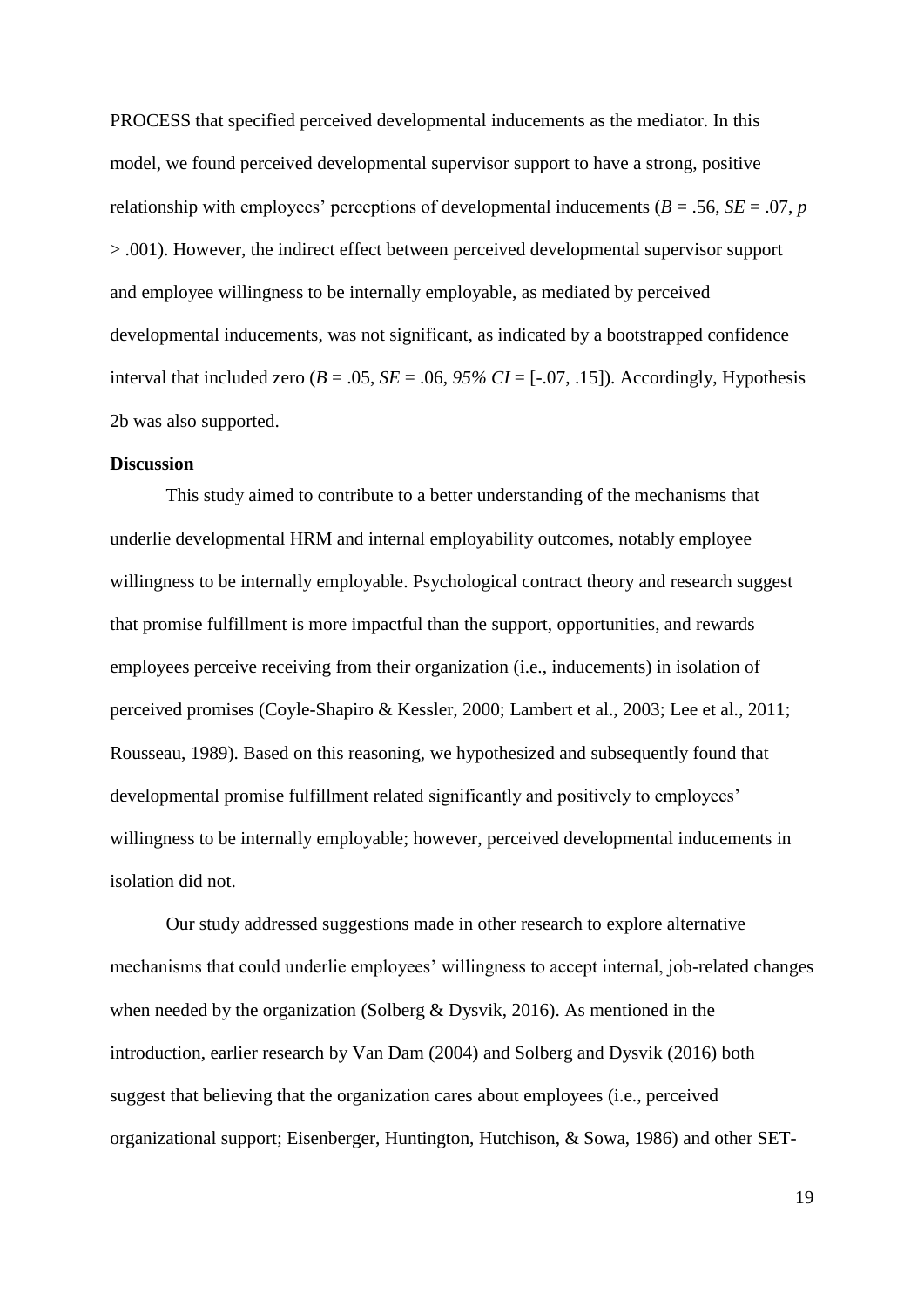based mechanisms are not sufficient for explaining this important internal employability input (Vanhercke et al., 2014). In our study, perceived developmental inducements, which signal that the organization cares about internal employability (C. H. Lee & Bruvold, 2003), and elicit perceptions of a social exchange relationship (Solberg & Dysvik, 2016), did not relate significantly to employee willingness to be internally employable in itself. It was only when perceived developmental inducements were considered in relation to perceived developmental promises, as captured by developmental promise fulfilment (Coyle-Shapiro & Kessler, 2000), that a positive relationship took shape. Our findings therefore align with our contentions that signals that the organization can be counted on are more important than signals implying that the organization cares about employees when the outcome of interest is employee willingness to be internally employable.

Another key finding of our research is that perceived developmental support had a positive and indirect relationship with employee willingness to be internally employable by way of developmental promise fulfillment; however, this was not the case with perceived developmental inducements. This supports the important role that line managers play in satisfying the psychological contract that exists between employees and their organization (Dabos & Rousseau, 2004). It is also interesting to connect these findings to the literature on HRM devolution<sup>4</sup> concerning explanations for the causal chain between the organization's intended HRM practices and employee responses to the HRM practices they perceive at work (Purcell & Hutchinson, 2007). In line with research on HRM devolution, our findings reinforce the important role played by line managers during the enactment of developmental HRM. Employees who perceived the receipt of developmental support from their line managers also perceived the receipt of developmental inducements. However, our findings

 $\overline{a}$ 

<sup>&</sup>lt;sup>4</sup> This refers to "the delegation of the responsibility for implementing HR practices to line managers outside the HR function" (Kehoe & Han, 2020, p. 114)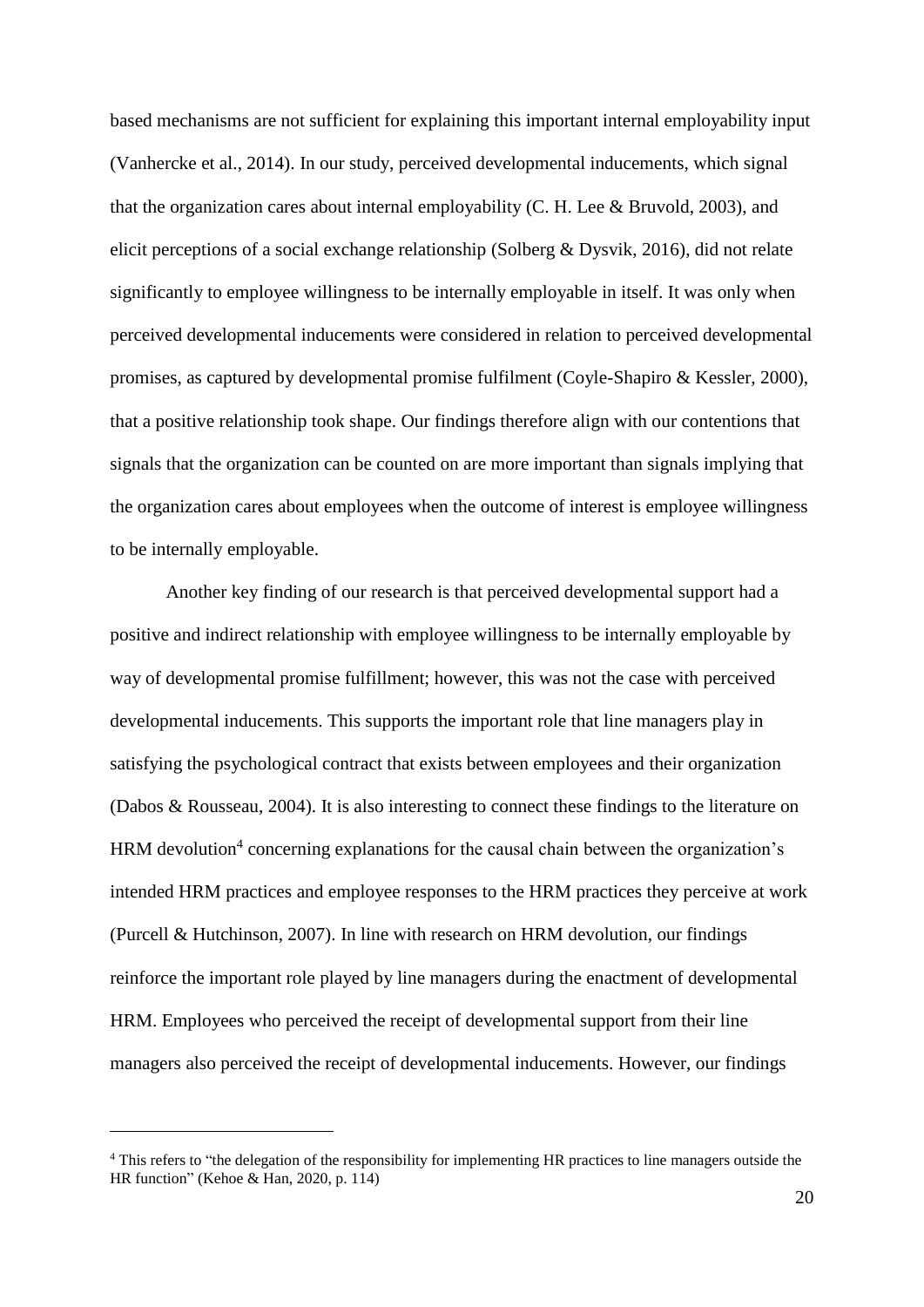also emphasize the line managers' responsibility for enacting intended HRM *as perceived by employees* in order for the intended HRM to have a positive influence on desired employee attitudes and behavior. The causal chain depicted in HRM devolution literature implies that the organization's intended HRM practices are not directly observable by employees. However, psychological contract theory and related studies suggest that employees are likely to have beliefs about the organization's intended inducements and that these beliefs stem, among other factors, from the organization's practices and its agents (Rousseau, 1995; Rousseau, Hansen, & Tomprou, 2018). Our findings therefore highlight the importance of alignment between the promises that employees perceive that the organization has made and the supervisors' efforts to fulfill them.

The positive relationship between developmental promise fulfillment and willingness to be internally employable also contributes to research indicating the need to mitigate concerns over the employability paradox (the belief that investments made to increase employability can also increase the risk of turnover; e.g., Nelissen et al., 2017). Notably, our findings show that the employability paradox is less likely to hold weight if the developmental investments made in employees fulfill or overfulfill the developmental promises employees perceive as being made to them by the organization. However, we only assume that the willingness to be internally employable reflects the employees' longer-term aspirations regarding their employment with the organization and thus their intentions to remain employed there in the future even if job-related changes are needed. Future research should apply longitudinal designs to examine the relationship between developmental promise fulfillment, the willingness to be internally employable, and turnover or continued employment when job changes are necessary in order to test and lend support for these assumptions.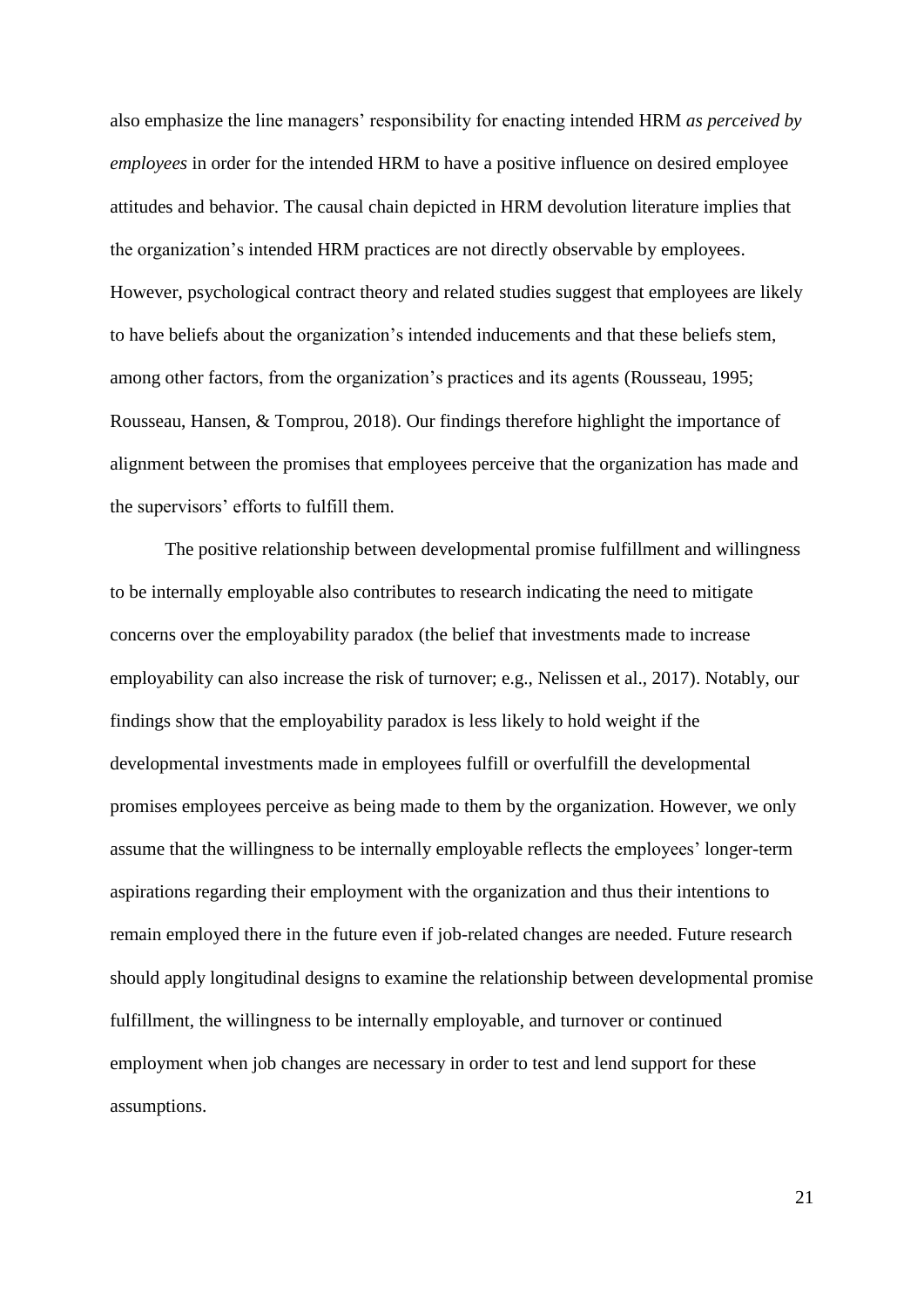Arguably more problematic than possible turnover, however, is that in the absence of employees who are willing to be internally employable, administrators can find themselves in situations where it is difficult to assign employees to new tasks and roles. Likewise, employees may resist changes that are necessary to remain competitive (Nauta et al., 2009). For employees, their unwillingness to be internally employable can also lead to career stagnation (Nauta et al., 2009) or job insecurity in times of change, both of which are detrimental to one's well-being (Wittekind et al., 2010). We posit that the willingness to be internally employable is beneficial for organizations; therefore, this should be enhanced and facilitated even if it requires risky investments. In fact, we suggest that expecting employees to risk personal changes as business needs evolve despite the inherent uncertainty (Strauss & Parker, 2018) could be considered dependent on the organization's own willingness to risk investments in employee development (c.f., Roehling et al., 2000). Accordingly, managers should be less concerned with the implications of developmental investments on employee turnover and more concerned with the negative implications that arise when developmental investments are not provided (Nauta et al., 2009), particularly in cases when employees believe they have been offered developmental promises.

## *Limitations*

The results of the present study should be viewed in light of several limitations, one of which is the significant inability to support causal claims. By using cross-sectional data, we were unable to draw inferences of causality or rule out the possibility of reverse causality between study variables (Pedhazur & Schmelkin, 1991; Shadish, Cook, & Campbell, 2002). For example, it is possible that employees who display greater willingness to be internally employable are also more likely to perceive developmental promises and inducements at the same level; therefore, they also rate their line managers as displaying higher levels of developmental support. Further, the data could be inflated by single-source bias because we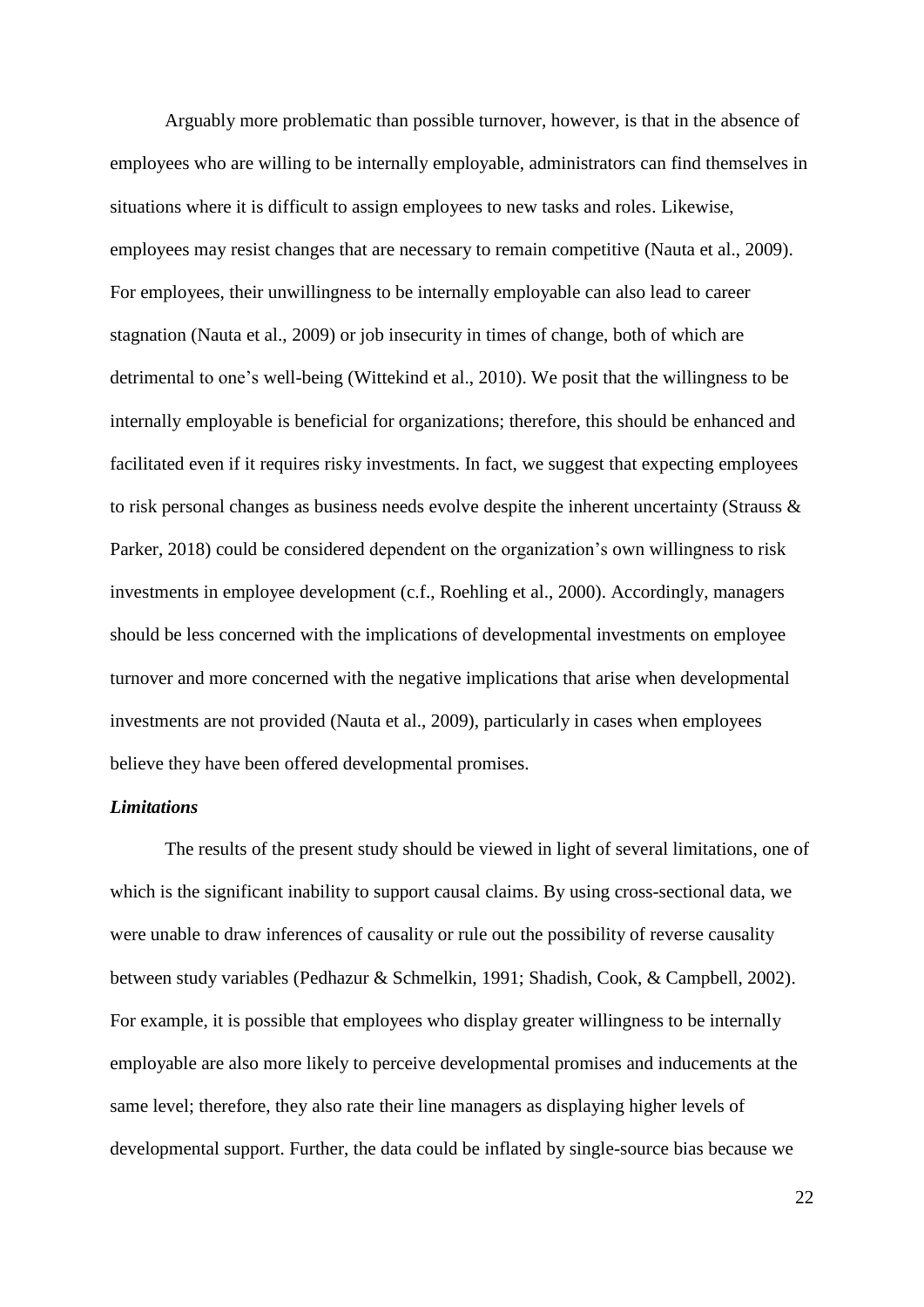used employee responses to collect data for all study variables. By their very nature, the study variables reflect perceptions and attitudes that call for subjective, self-rated measures. However, it is possible that development support may be measured more objectively in the future, for example, by using time spent or resources allocated to employee development, or by using a different source like the supervisors themselves. This study is also limited in that it includes only relatively new employees in one organization where developmental promises were intentionally offered and emphasized during recruitment and socialization. This may limit the generalizability of findings to organizations where developmental promises are not so explicit. To support the generalizability of findings, it is important for future researchers to investigate developmental promise fulfillment in relation to willingness to be internally employable in and between different types of organizations or among employees with substantially different organizational tenure.

#### *Practical implications*

Our findings indicate that organizations should be concerned with fulfilling the developmental promises that their employees perceive as having been made to them if they seek to facilitate employee willingness to be internally employable. Also, developmental support from line managers is important for fulfilling developmental promises. Accordingly, if developmental promises are actively leveraged to attract, recruit, and motivate employees, organizations should ensure that line managers are sufficiently informed of these intentions and trained to be capable of delivering the level of support promised (Bos‐Nehles, Van Riemsdijk, & Kees Looise, 2013). Organizations can improve the ability of line managers to provide developmental support via training or with the help of senior management, external coaches, and mentors. Moreover, developmental support can be facilitated by the visibility and availability of formalized developmental HRM policies and practices in the organization. Practices such as developmental performance appraisal (Boswell & Boudreau, 2002) and job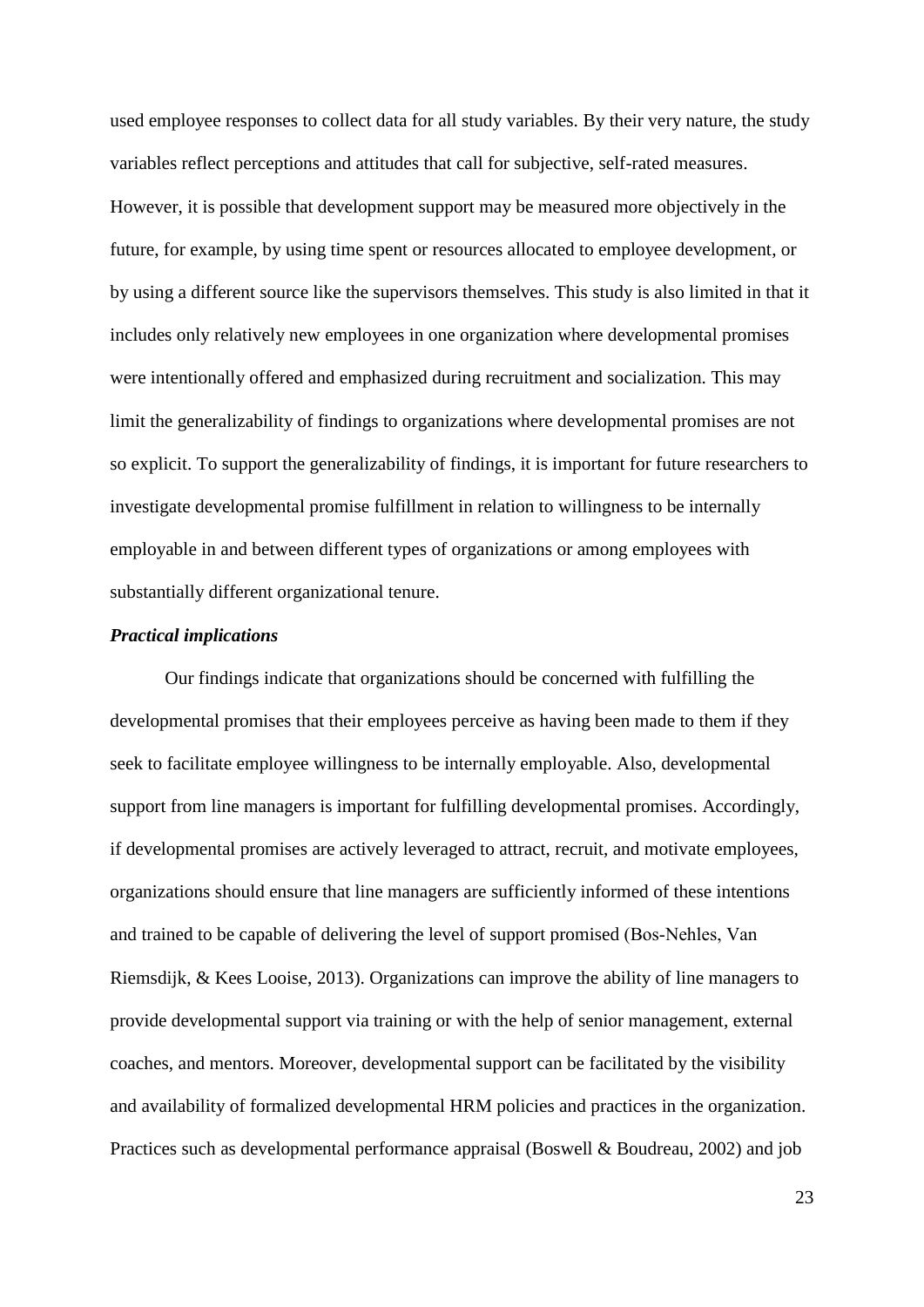enrichment programs (Hackman & Oldham, 1976; Herzberg, 1968) like job rotation opportunities could be helpful in signaling to line managers that the development of employees is not only important but expected within the organization (Bowen & Ostroff, 2004; Townsend et al., 2012). These practices would also enable line managers to provide development support to their employees. However, while the structural elements of developmental HRM are important, research indicates that granting line managers the autonomy to customize work assignments and other developmental opportunities based on individual needs and goals (i.e., developmental i-deals; Hornung et al., 2009) is also likely to be important for putting intended developmental HRM policies into practice (Kuvaas, Dysvik, & Buch, 2014).

#### **Conclusion**

In this study, we adopted a psychological contract-based perspective to investigate whether developmental promise fulfillment was important for employee willingness to be internally employable in work contexts that emphasize development as part of the employeremployee exchange. We found that developmental promise fulfillment related positively to employee willingness to be internally employable but not to perceived developmental inducements in isolation of perceived promises. This reinforced our expectation that signals showing that an organization can be counted on are more important for employees' willingness to be internally employable in this context than signals suggesting that the organization cares about employees or their internal employability. Further, we found that employee perceptions of developmental support related positively to their willingness to be internally employable indirectly, by way of increased developmental promise fulfillment. Our findings contribute to a better understanding of why and when perceived investment in developmental HRM relates to employee willingness to be internally employable. Our study also contributes to a better understanding of the critical role played by line managers in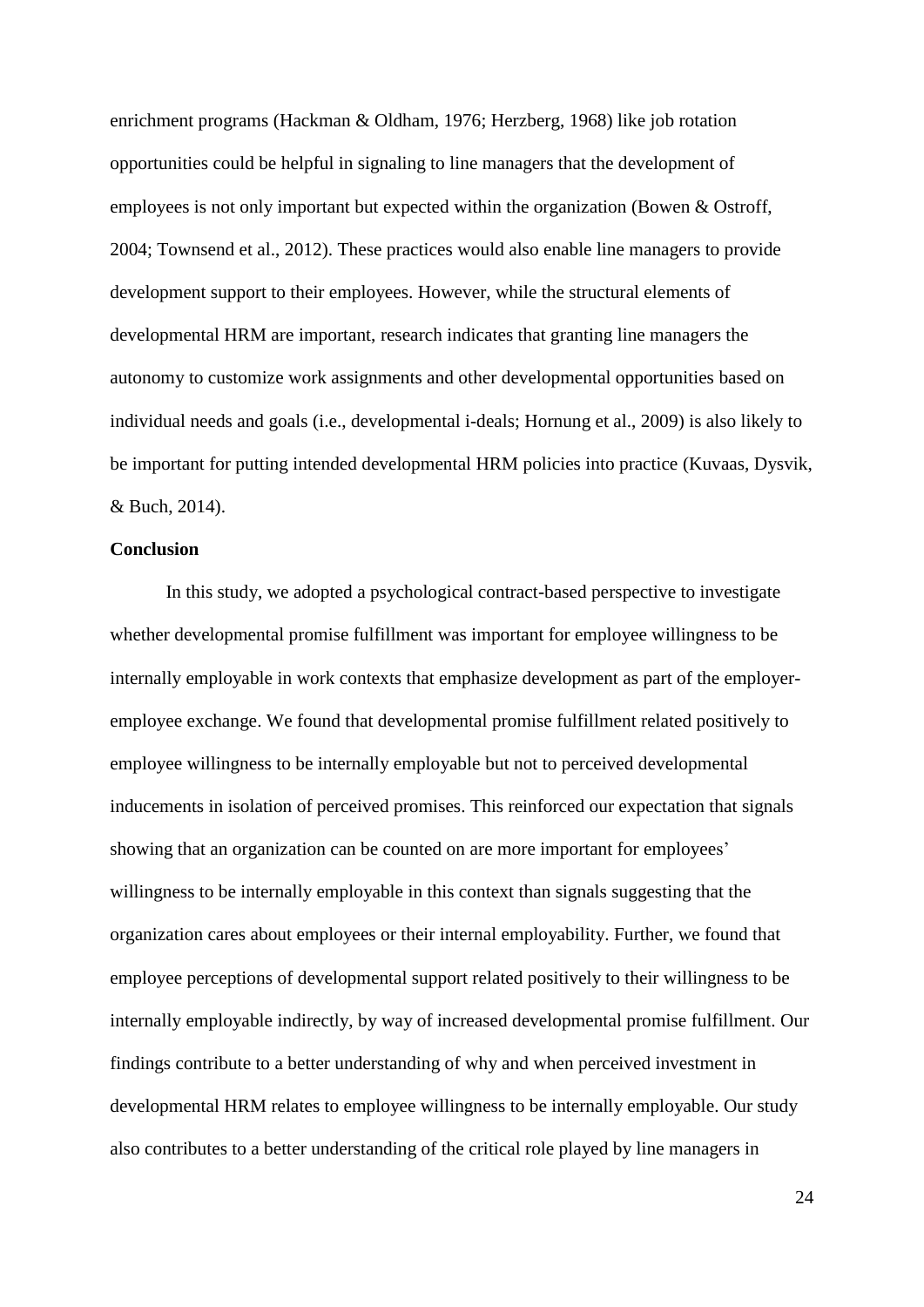facilitating developmental promise fulfillment by enacting the developmental intentions communicated by the organization.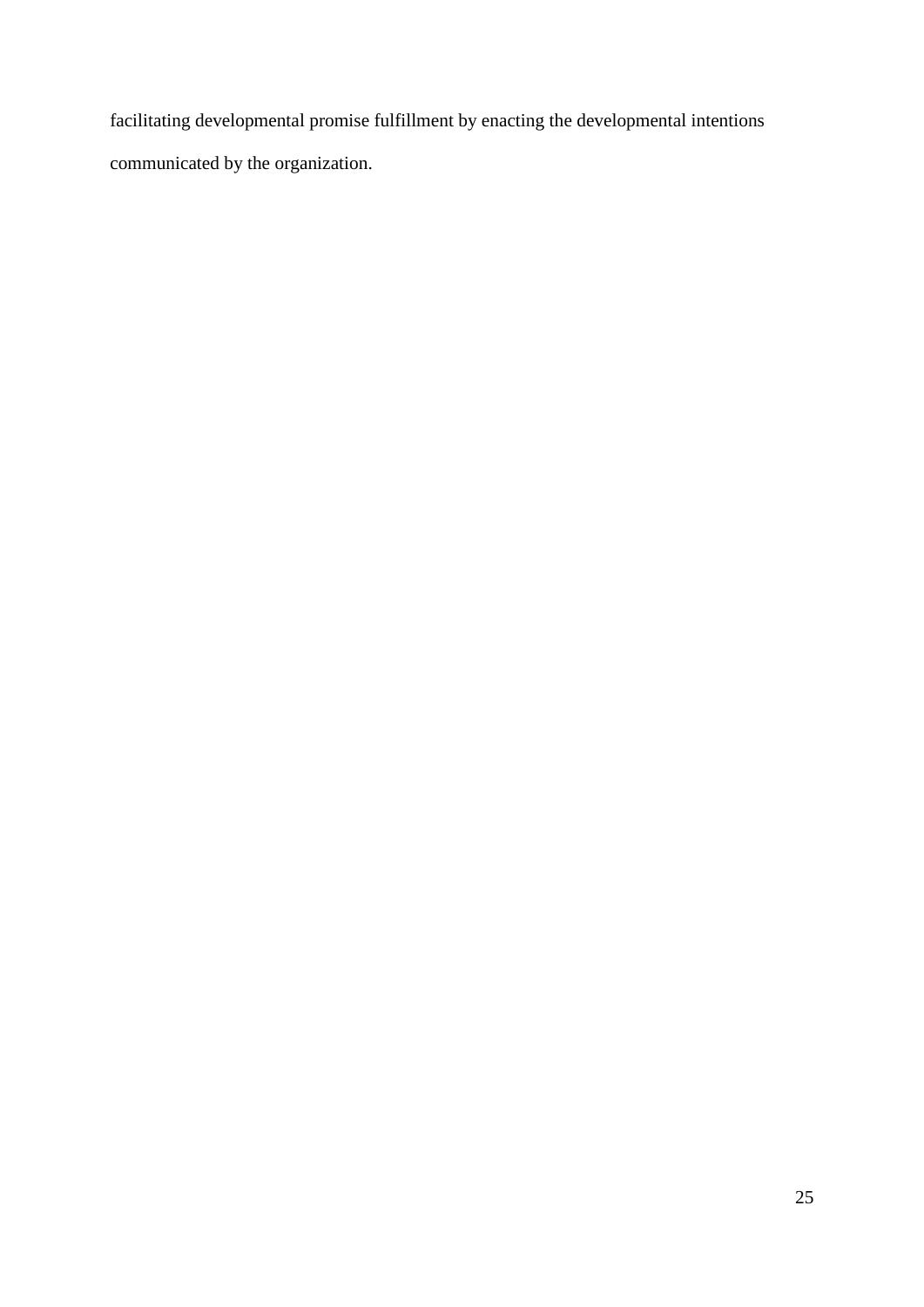#### **References**

- Akkermans, J., Tims, M., Beijer, S., & De Cuyper, N. (2019). Should employers invest in employability? Examining employability as a mediator in the HRM–commitment relationship. *Frontiers in Psychology, 10*.
- Bankins, S. (2014). Delving into promises: Conceptually exploring the beliefs constituting the contemporary psychological contract. *Journal of Management & Organization, 20*(4), 544-566.
- Becker, T. E., Atinc, G., Breaugh, J. A., Carlson, K. D., Edwards, J. R., & Spector, P. E. (2016). Statistical control in correlational studies: 10 essential recommendations for organizational researchers. *Journal of Organizational Behavior, 37*(2), 157-167.
- Benson, G. S. (2006). Employee development, commitment and intention to turnover: a test of 'employability'policies in action. *Human Resource Management Journal, 16*(2), 173-192.
- Blau, P. M. (1964). *Exchange and power in social life*. New York: Wiley.
- Bos‐Nehles, A. C., Van Riemsdijk, M. J., & Kees Looise, J. (2013). Employee perceptions of line management performance: applying the AMO theory to explain the effectiveness of line managers' HRM implementation. *Human Resource Management, 52*(6), 861- 877.
- Boswell, W. R., & Boudreau, J. W. (2002). Separating the developmental and evaluative performance appraisal uses. *Journal of Business and Psychology, 16*(3), 391-412.
- Bowen, D. E., & Ostroff, C. (2004). Understanding HRM-firm performance linkages: the role of the "strength" of the HRM system. *Academy of Management Review, 29*(2), 203- 221.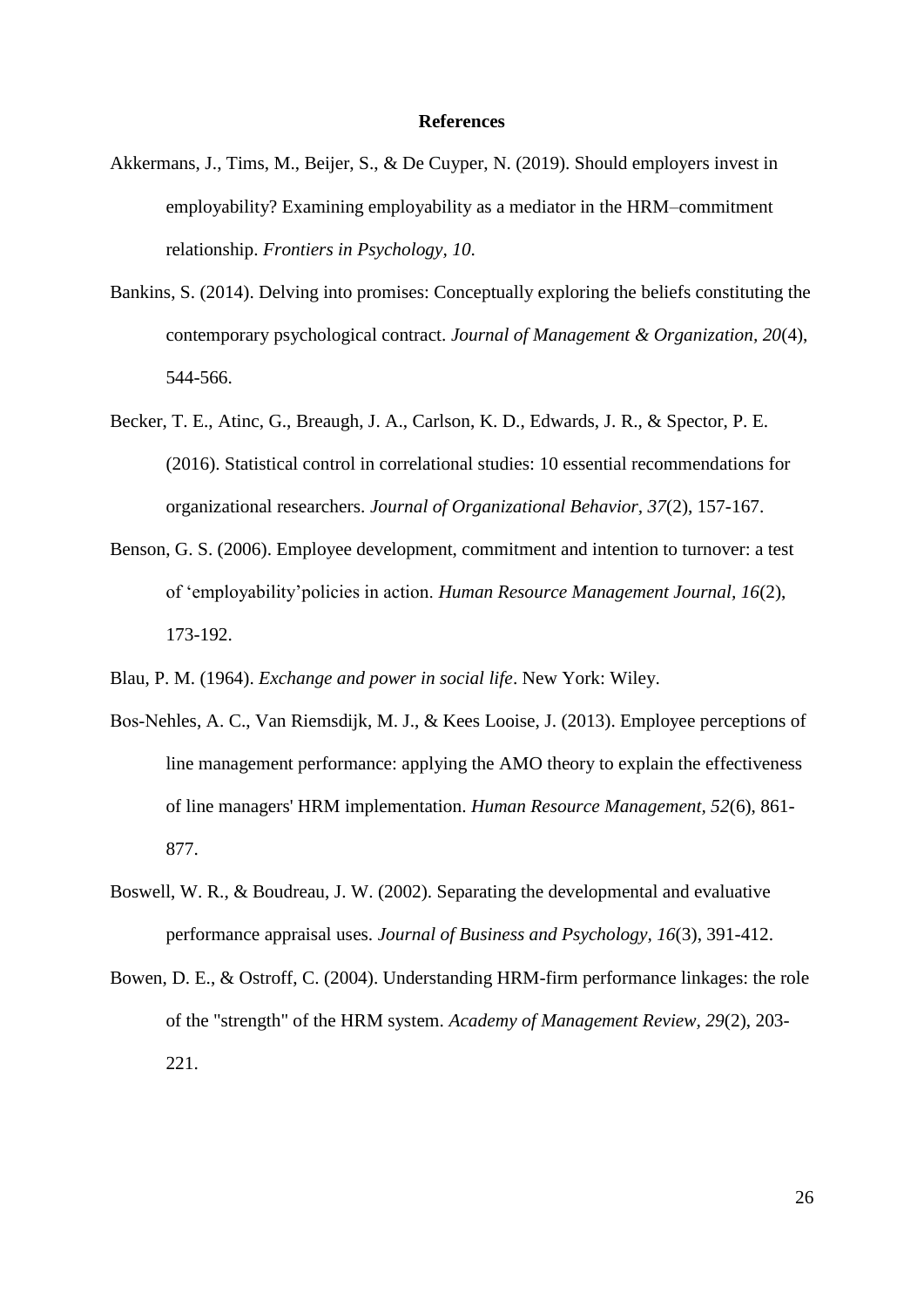- Cai, Z., Parker, S. K., Chen, Z., & Lam, W. (2019). How does the social context fuel the proactive fire? A multilevel review and theoretical synthesis. *Journal of Organizational Behavior, 40*(2), 209-230.
- Cavanaugh, M. A., & Noe, R. A. (1999). Antecedents and consequences of relational components of the new psychological contract. *Journal of Organizational Behavior, 20*, 323-340.
- Clarke, M. (2013). The organizational career: Not dead but in need of redefinition. *The International Journal of Human Resource Management, 24*(4), 684-703.
- Coyle-Shapiro, J. A. M., & Kessler, I. (2000). Consequences of the psychological contract for the employment relationship: a large scale survey. *Journal of Management Studies, 37*(7), 903-930. doi:10.1111/1467-6486.00210
- Crant, J. M. (2000). Proactive behavior in organizations. *Journal of Management, 26*(435- 462).
- Cropanzano, R., & Mitchell, M. S. (2005). Social exchange theory: an interdisciplinary review. *Journal of Management, 31*(6), 874-900.
- Dabos, G. E., & Rousseau, D. M. (2004). Mutuality and reciprocity in the psychological contracts of employees and employers. *Journal of Applied Psychology, 89*(1), 52.
- De Cuyper, N., Van der Heijden, B. I., & De Witte, H. (2011). Associations between perceived employability, employee well-being, and its contribution to organizational success: a matter of psychological contracts? *The International Journal of Human Resource Management, 22*(07), 1486-1503.
- Dries, N., Forrier, A., De Vos, A., & Pepermans, R. (2014). Self-perceived employability, organizational-rated potential, and the psychological contract. *Journal of Managerial Psychology, 29*(5), 565-581.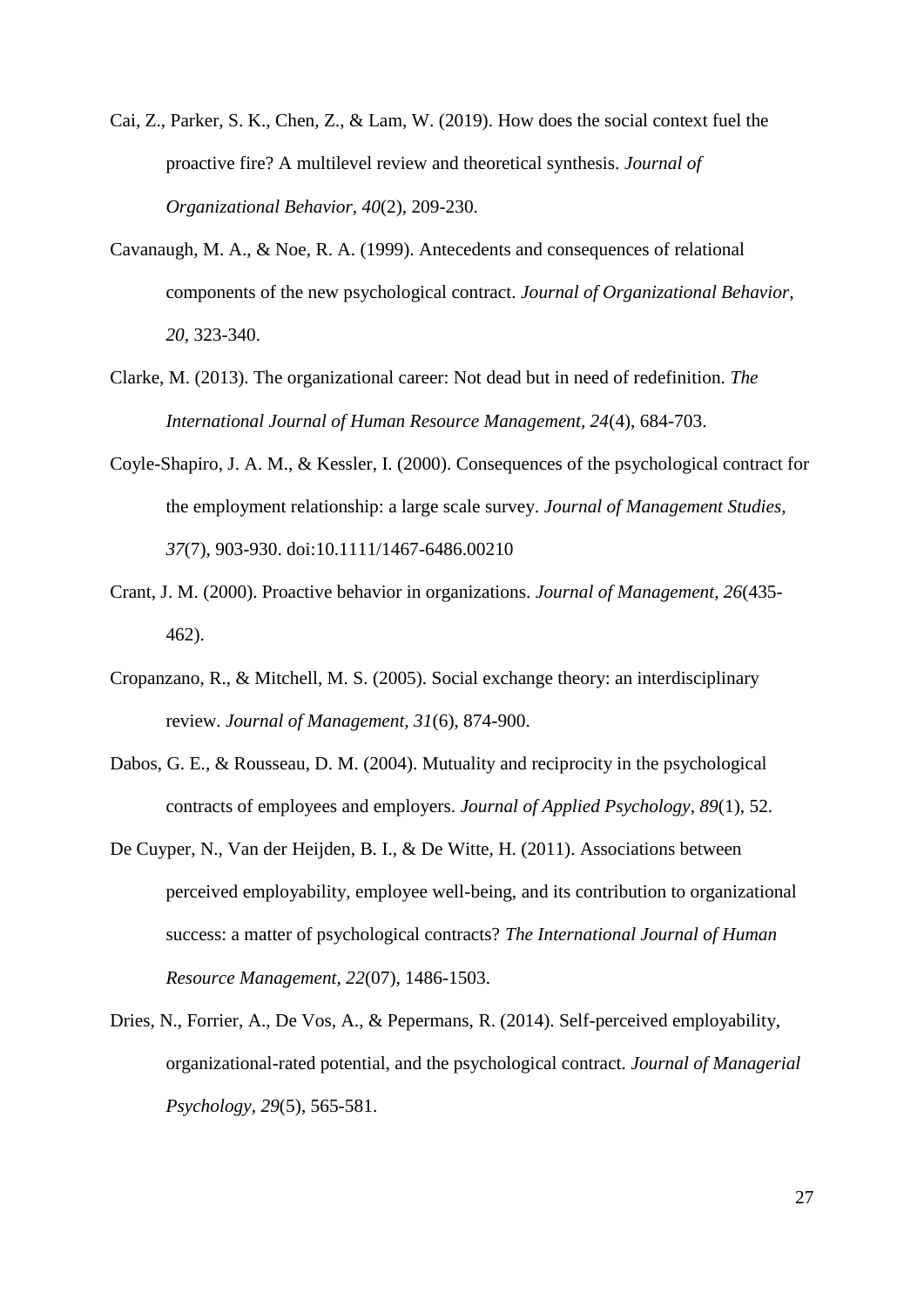- Dysvik, A., & Kuvaas, B. (2012). Perceived supervisor support climate, perceived investment in employee development climate, and business unit performance. *Accepted for publication in Human Resource Managemnt, 51*(5), 651-664.
- Eisenberger, R., Huntington, R., Hutchison, S., & Sowa, D. (1986). Perceived organizational support. *Journal of Applied Psychology, 71*, 500-507.

Farrell, A. M. (2010). Insufficient discriminant validity: a comment on Bove, Pervan, Beatty, and Shiu (2009). *Journal of Business Research, 63*, 324-327. doi:10.1016/j.jbusres.2009.05.003

- Forrier, A., Verbruggen, M., & De Cuyper, N. (2015). Integrating different notions of employability in a dynamic chain: The relationship between job transitions, movement capital and perceived employability. *Journal of Vocational Behavior, 89*, 56-64. doi[:https://doi.org/10.1016/j.jvb.2015.04.007](https://doi.org/10.1016/j.jvb.2015.04.007)
- Fugate, M., & Kinicki, A. J. (2008). A dispositional approach to employability: development of a measure and test of implications for employee reactions to organizational change. *Journal of Occupational and Organizational Psychology, 81*, 503-527.
- Fugate, M., Kinicki, A. J., & Ashforth, B. (2004). Employability: a pscho-social construct, its dimensions and applications. *Journal of Vocational Behavior, 65*, 14-38.
- Greenhaus, J. H., Parasuraman, S., & Wormley, W. M. (1990). Effects of race on organizational experiences, job performance evaluations, and career outcomes. *Academy of Management Journal, 33*, 64-86.
- Gubler, M., Arnold, J., & Coombs, C. (2014). Organizational boundaries and beyond: A new look at the components of a boundaryless career orientation. *Career Development International, 19*(6), 641-667.
- Guest, D. E., & Rodrigues, R. (2012). Can the organizational career survive? An evaluation within a social exchange perspective. In L. M. Shore, J. A.-M. Coyle-Shapiro, & L. E.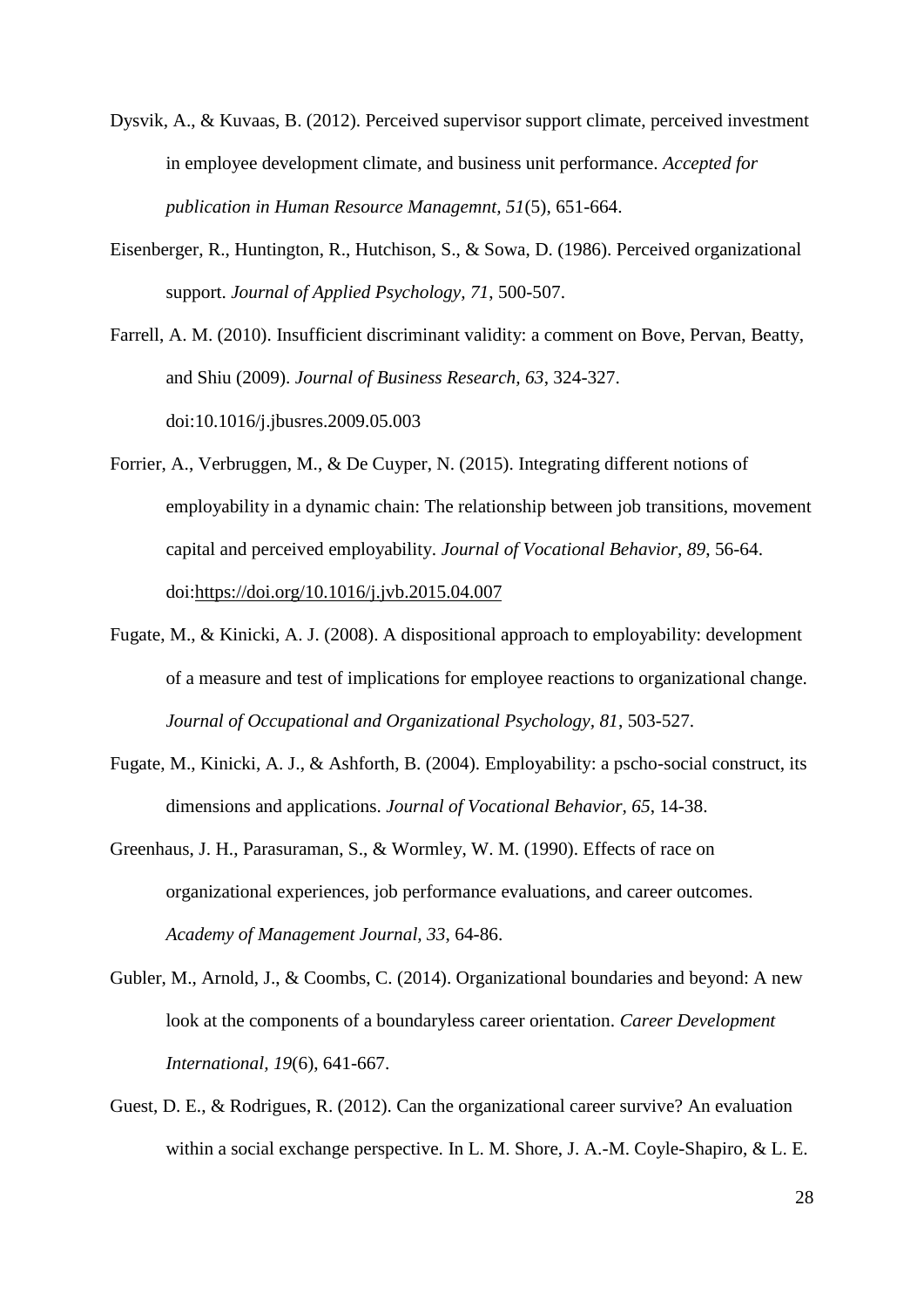Tetrick (Eds.), *The employee-organization relationship: applications for the 21st century* (pp. 193-222). New York: Routledge.

- Hackman, J. R., & Oldham, G. R. (1976). Motivation through the design of work: test of a theory. *Organizational Behavior and Human Performance, 16*, 250-279.
- Hayes, A. F. (2013). *Introduction to mediation, moderation, and conditional process analysis: A regression-based approach*: Guilford Press.
- Herzberg, F. (1968). One more time: how do you motivate employees? . *Harvard Business Review*(January-February), 53-62.
- Hornung, S., Rousseau, D. M., & Glaser, J. (2009). Why supervisors make idiosyncratic deals: Antecedents and outcomes of i-deals from a managerial perspective. *Journal of Managerial Psychology, 24*(8), 738-764.
- Jokisaari, M., & Nurmi, J.-E. (2009). Change in newcomers' supervisor support and socialization outcomes after organizational entry. *Academy of Management Journal, 52*(3), 527-544.
- Jung, Y., & Takeuchi, N. (2018). A lifespan perspective for understanding career selfmanagement and satisfaction: The role of developmental human resource practices and organizational support. *Human Relations, 71*(1), 73-102.
- Kehoe, R. R., & Han, J. H. (2020). An expanded conceptualization of line managers' involvement in human resource management. *Journal of Applied Psychology, 105*(2), 111-129. doi:10.1037/apl0000426
- Kluytmans, F., & Ott, M. (1999). Management of employability in The Netherlands. *European Journal of Work and Organizational Psychology, 8*(2), 261-272.
- Kuvaas, B., & Dysvik, A. (2010). Exploring alternative relationships between perceived investment in employee development, perceived supervisor support and employee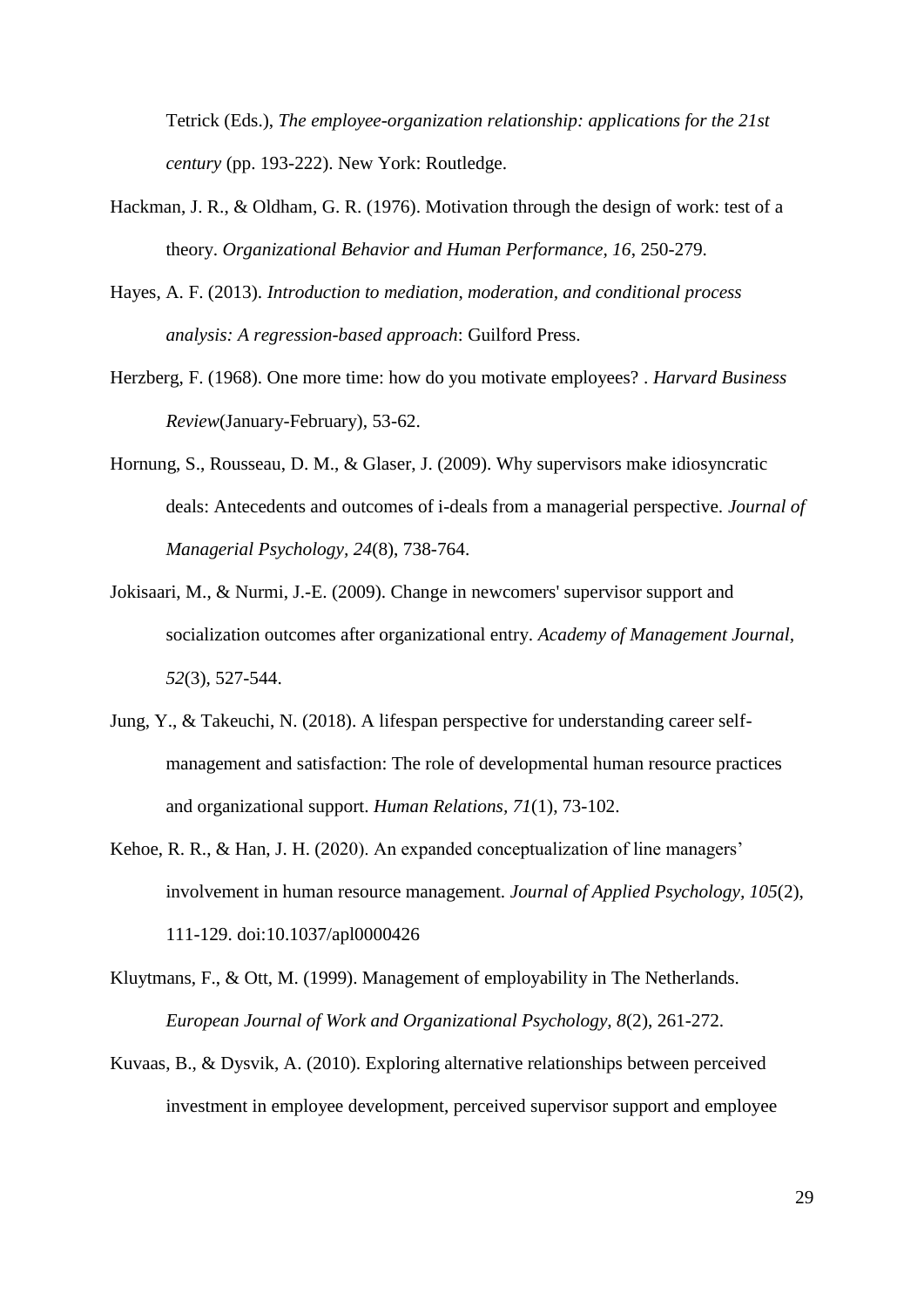outcomes. *Human Resource Management Journal, 20*(2), 138-156. doi:doi:10.1111/j.1748-8583.2009.00120.x

- Kuvaas, B., Dysvik, A., & Buch, R. (2014). Antecedents and employee outcomes of line managers' perceptions of enabling HR practices. *Journal of Management Studies*.
- Lai, L. (2011). Employees' perceptions of the opportunities to utilize their competences: exploring the role of perceived competence mobilization. *International Journal of Training and Development, 15*(2), 1-18.
- Lai, L., & Kapstad, J. C. (2009). Perceived competence mobilization: an explorative study of predictors and impact on turnover intentions. *The International Journal of Human Resource Management, 20*(9), 1985-1998.
- Lambert, L. S., Edwards, J. R., & Cable, D. M. (2003). Breach and fulfillment of the psychological contract: a comparison of traditional and expanded views. *Personnel Psychology, 56*, 895-934.
- Lapointe, É., Vandenberghe, C., & Boudrias, J.-S. (2013). Psychological contract breach, affective commitment to organization and supervisor, and newcomer adjustment: A three-wave moderated mediation model. *Journal of Vocational Behavior, 83*(3), 528- 538.
- Lee, C., Liu, J., Rousseau, D. M., Hui, C., & Chen, Z. X. (2011). Inducements, contributions, and fulfillment in new employee psychological contracts. *Human Resource Management, 50*(2), 201-226.
- Lee, C. H., & Bruvold, N. T. (2003). Creating value for employees: investment in employee development. *International Journal of Human Resource Management, 14*(6), 981- 1000.
- Nauta, A. A., Van Vianen, A., Van der Heijden, B. I. J. M., Van Dam, K., & Willemsen, M. (2009). Understanding the factors that promote employability orientation: the impact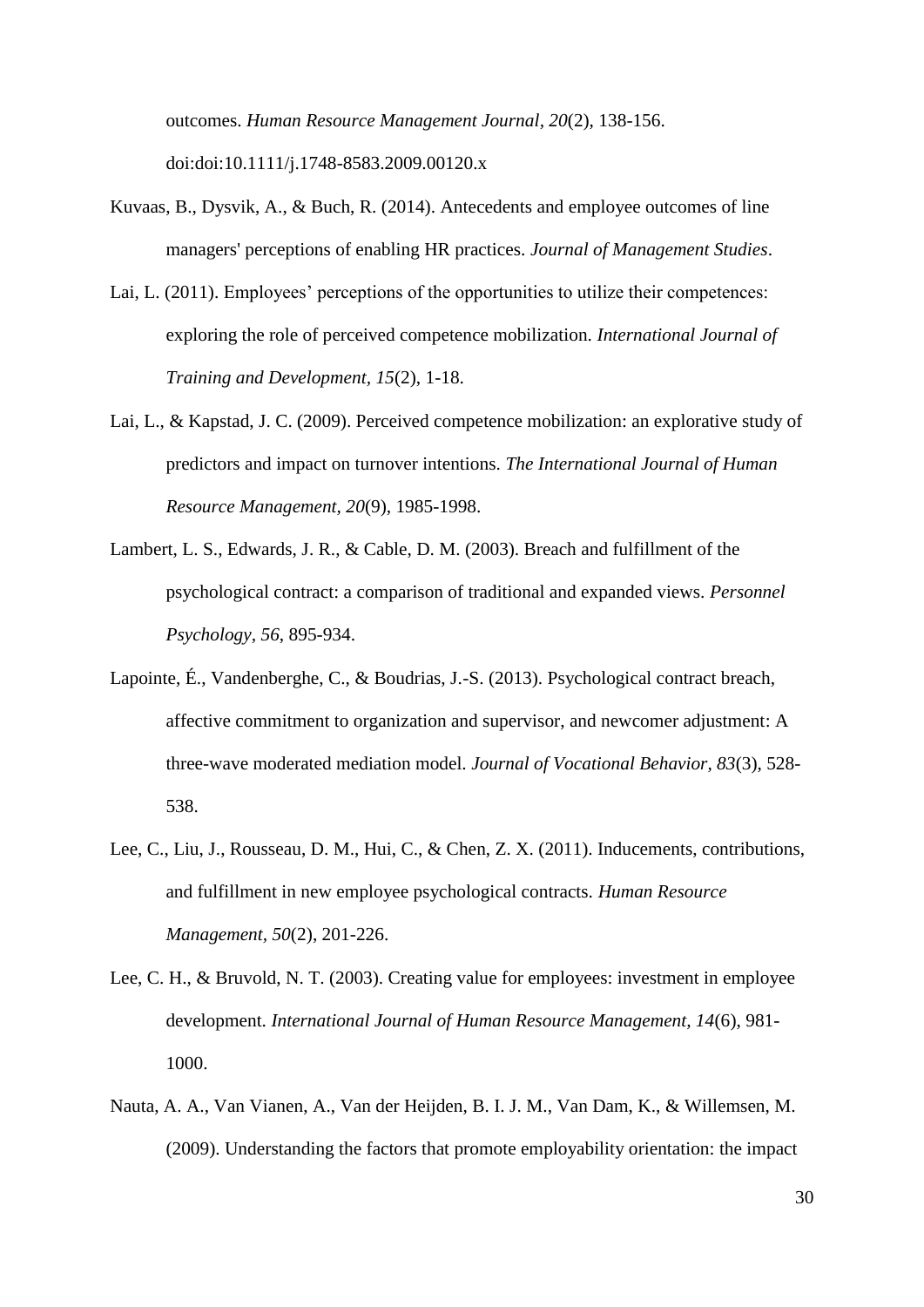of employability culture, career satisfaction, and role breadth self-efficacy. *Journal of Occupational and Organizational Psychology, 82*, 233-251.

- Nelissen, J., Forrier, A., & Verbruggen, M. (2017). Employee development and voluntary turnover: testing the employability paradox. *Human Resource Management Journal, 27*(1), 152-168. doi:10.1111/1748-8583.12136
- Ng, T. W. H., & Feldman, D. C. (2012). Evaluating six common stereotypes about older workers with meta-analytical data. *Personnel Psychology, 65*, 821-858.
- Nishii, L. H., & Wright, P. M. (2013). Strategic HRM and organizational behavior: integrating multiple levels of analysis. In P. Guest, J. Paauwe, & P. M. Wright (Eds.), *HRM and performance: Advances and challenges* (pp. 97-110). New York: Wiley.
- Parker, S. K., Williams, H. M., & Turner, N. (2006). Modeling the antecedents of proactive behaivor at work. *Journal of Applied Psychology, 91*(3), 636-652.
- Pedhazur, E. J., & Schmelkin, L. P. (1991). *Measurement, design, and analysis: an integrated approach*. Hillsdale, NJ: Lawrence Erlbaum Associates.
- Preacher, K. J., & Hayes, A. F. (2004). SPSS and SAS procedures for estimating indirect effects in simple mediation models. *Behavior Research Methods, Instruments, and Computers, 36*(4), 717-731.
- Purcell, J., & Hutchinson, S. (2007). Front-line managers as agents in the HRM-performance causal chain: theory, analysis and evidence. *Human Resource Management Journal, 17*(1), 3-20.
- Rafferty, A. E., & Griffin, M. A. (2006). Refining individualized consideration: distinguishing developmental leadership and supportive leadership. *Journal of Occupational and Organizational Psychology, 79*, 37-61.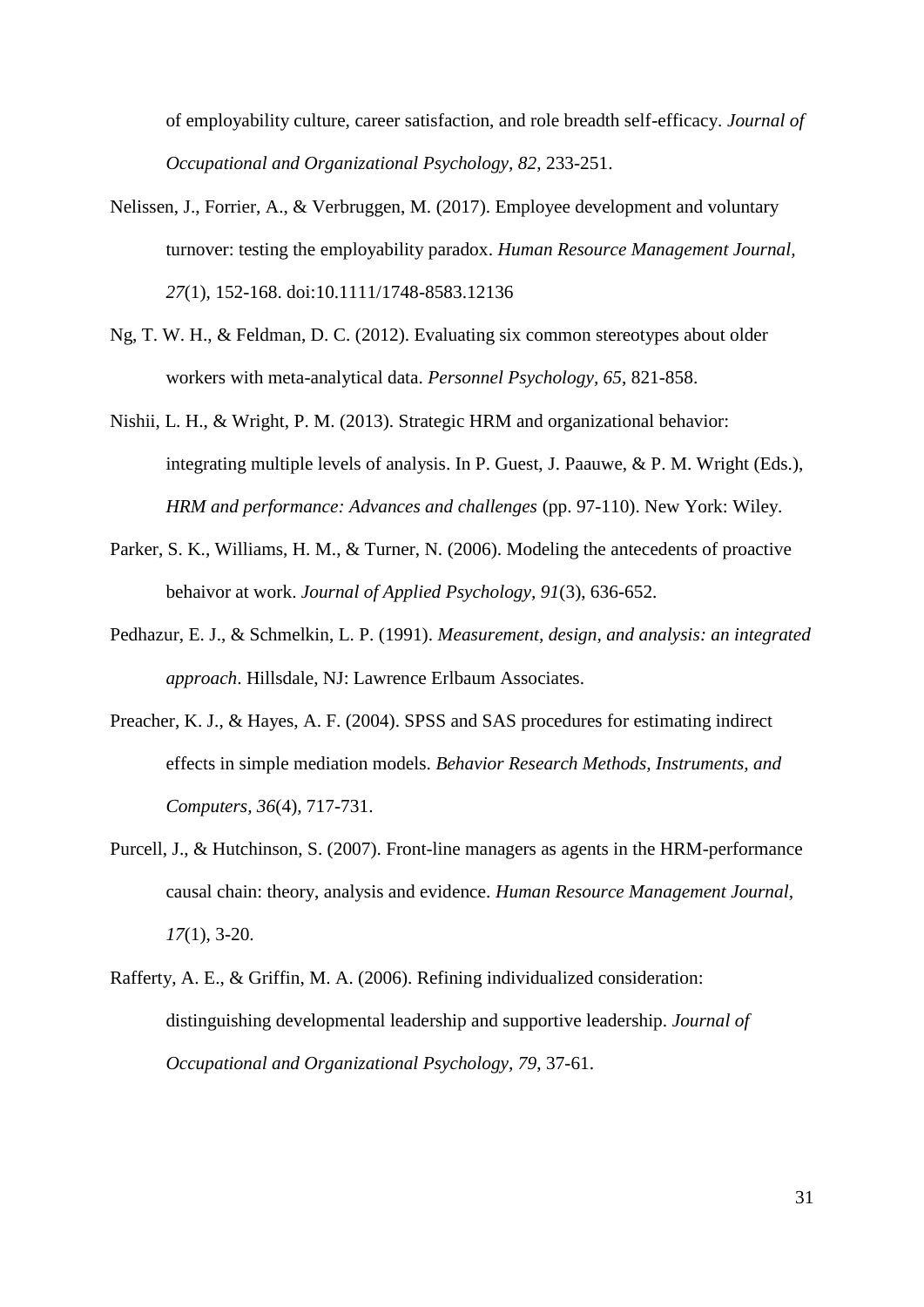- Roehling, M. V., Cavanaugh, M. A., Moynihan, L. M., & Boswell, W. R. (2000). The nature of the new employment relationship: A content analysis of the practitioner and academic literatures. *Human Resource Management, 39*(4), 305-320.
- Rousseau, D. M. (1989). Psychological and implied contracts in organizations. *Employee Responsibilities and Rights Journal, 2*(2), 121-139.
- Rousseau, D. M. (1995). *Psychological contracts in organizations: Understanding written and unwritten agreements*: Sage publications.
- Rousseau, D. M., Hansen, S. D., & Tomprou, M. (2018). A dynamic phase model of psychological contract processes. *Journal of Organizational Behavior, 39*(9), 1081- 1098. doi:10.1002/job.2284
- Schyns, B. (2004). The influence of occupational self-efficacy on the relationship of leadership behavior and preparedness for occupational change. *Journal of Career Development, 30*(4), 247-261.
- Shadish, W. R., Cook, T. D., & Campbell, D. T. (2002). *Experimental and quasiexperimental designs for generalized causal inference*. Belmont, CA: Wadsworth.
- Solberg, E., & Dysvik, A. (2016). Perceived investment in employee development and internal employability outcomes: advancing an exchange-based model. *International Journal of Human Resource Management, 27*, 909-927. doi:10.1080/09585192.2015.1045008
- Solberg, E., & Lai, L. (2016). *When halfway won't do: the consequences of mediocre development support on employee flexibility.* Paper presented at the Seventy-sixth Annual Meeting of the Academy of Management Anaheim.
- Strauss, K., & Parker, S. K. (2018). Intervening to enhance proactivity in organizations: Improving the present or changing the future. *Journal of Management, 44*(3), 1250- 1278.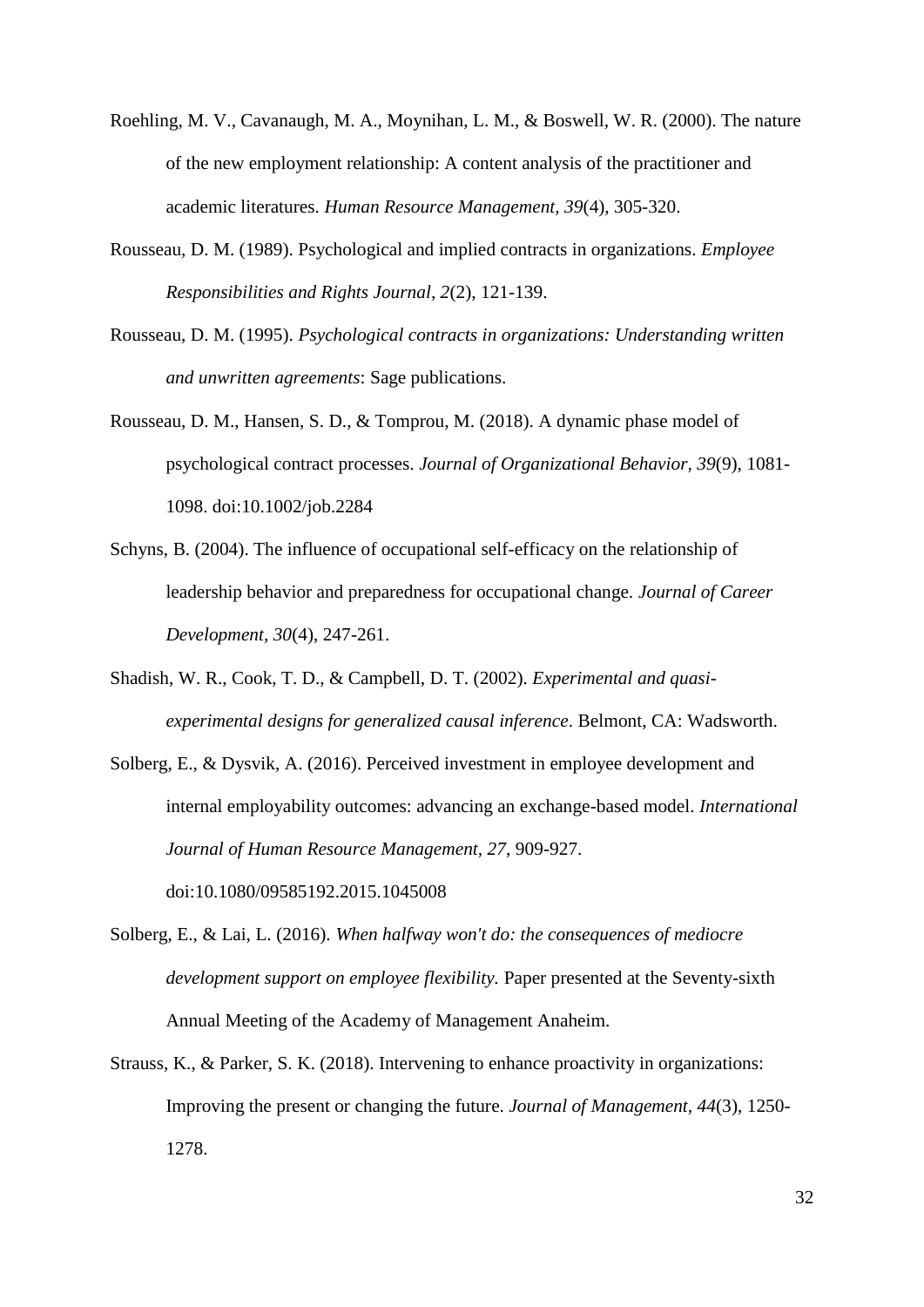- Sturges, J., Conway, N., Guest, D., & Liefooghe, A. (2005). Managing the career deal: The psychological contract as a framework for understanding career management, organizational commitment and work behavior. *Journal of Organizational Behavior: The International Journal of Industrial, Occupational and Organizational Psychology and Behavior, 26*(7), 821-838.
- Sturges, J., & Guest, D. (2001). Don't leave me this way! A qualitative study of influences on the organisational commitment and turnover intentions of graduates early in their career. *British Journal of Guidance and Counselling, 29*(4), 447-462.
- Townsend, K., Wilkinson, A., Allan, C., & Bamber, G. (2012). Mixed signals in HRM: the HRM role of hospital line managers 1. *Human Resource Management Journal, 22*(3), 267-282.
- Van Dam, K. (2004). Antecedants and consequences of employability orientation. *European Journal of Work and Organizational Psychology, 13*(1), 29-51.
- Van der Vaart, L., Linde, B., De Beer, L., & Cockeran, M. (2015). Employee well-being, intention to leave and perceived employability: A psychological contract approach. *South African Journal of Economic and Management Sciences, 18*(1), 32-44.
- van Harten, J., Knies, E., & Leisink, P. (2016). Employer's investments in hospital workers' employability and employment opportunities. *Personnel Review, 45*(1), 84-102. doi:10.1108/PR-05-2014-011
- van Harten, J., Knies, E., & Leisink, P. (2017). Dealing with a changing work environment: hospital job type contingencies. *Journal of Health Organization and Management, 31*(6), 647-664. doi:10.1108/JHOM-03-2017-0056
- Vanhercke, D., De Cuyper, N., Peeters, E., & De Witte, H. (2014). Defining perceived employability: a psychological approach. *Personnel Review*.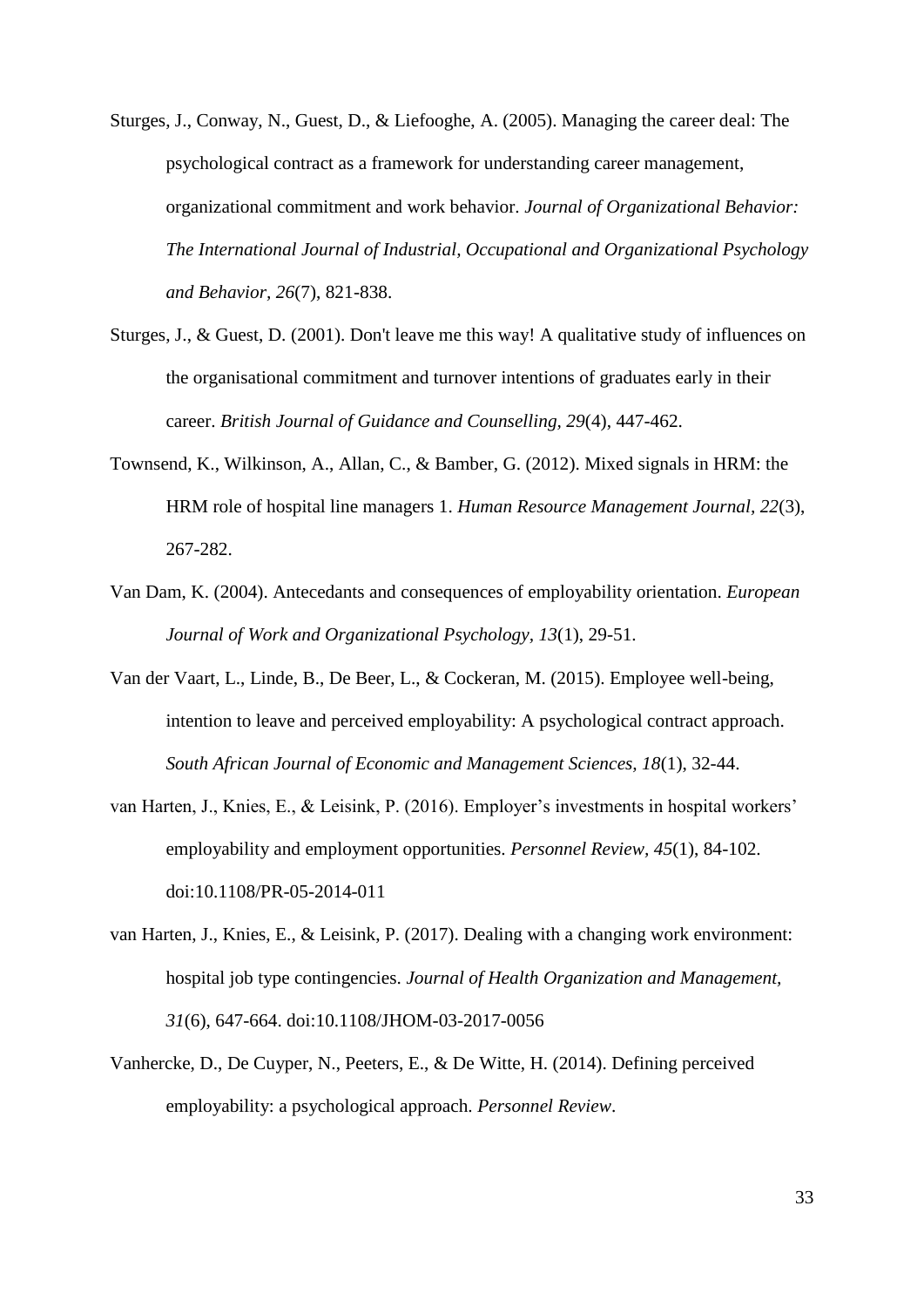- Wittekind, A., Raeder, S., & Grote, G. (2010). A longitudinal study of determinants of perceived employability. *Journal of Organizational Behavior, 31*(4), 566-586.
- Zhao, H. A. O., Wayne, S. J., Glibkowski, B. C., & Bravo, J. (2007). The impact of psychological contract breach on work-related outcomes: a meta-analysis. *Personnel Psychology, 60*(3), 647-680.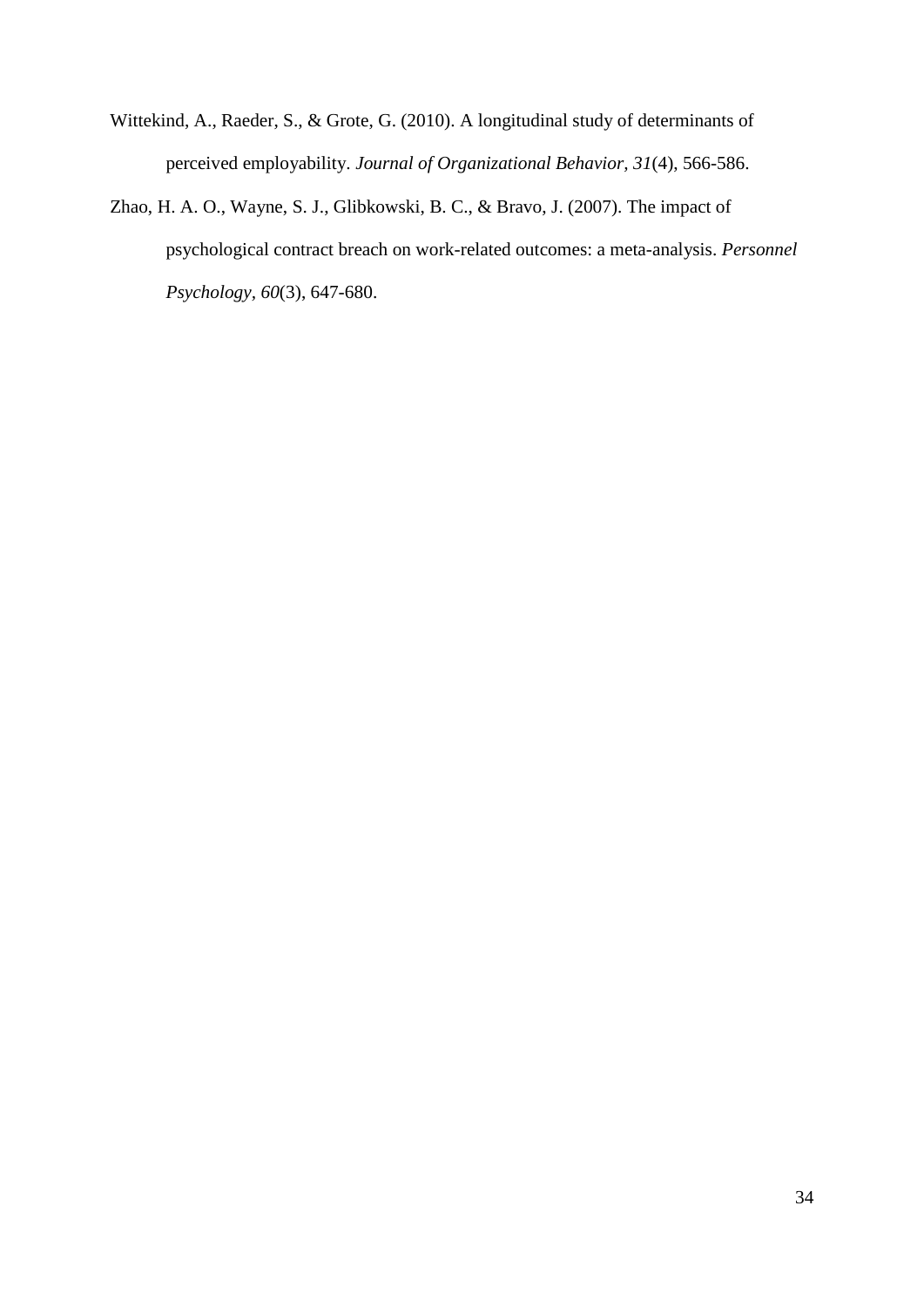# **APPENDIX**

# **Factor Loadings from the Principal Components Analysis with Promax Rotation**

| Items                                                                                                                                                                                                                                                                                                                                     | $\mathbf{1}$ | $\overline{2}$ | 3   |
|-------------------------------------------------------------------------------------------------------------------------------------------------------------------------------------------------------------------------------------------------------------------------------------------------------------------------------------------|--------------|----------------|-----|
| DPF1: To what extent has your organization promised to provide you with<br>the opportunity to develop your skills at work? – To what extent do you<br>believe your organization has provided you with the opportunity to<br>develop your skills at work?                                                                                  |              |                | .79 |
| DPF2: To what extent has your organization promised to provide you with<br>the opportunity to develop both personally and professionally within the<br>organization? - To what extent do you believe your organization has<br>provided you with the opportunity to develop both personally and<br>professionally within the organization? |              |                | .93 |
| DPF3: To what extent has your organization promised to provide you with<br>the opportunity to get exciting work tasks that you can learn from? $-$ To<br>what extent do you believe your organization has provided you with the<br>opportunity to get exciting work tasks that you can learn from?                                        |              |                | .72 |
| DSS1: My immediate supervisor takes time to understand my needs and<br>wishes for further development.                                                                                                                                                                                                                                    | .88          |                |     |
| DSS2: My immediate supervisor cares about whether or not I achieve my<br>developmental goals.                                                                                                                                                                                                                                             | .89          |                |     |
| DSS3: My immediate supervisor gives me helpful feedback about my<br>performance.                                                                                                                                                                                                                                                          | .81          |                |     |
| DSS4: My immediate supervisor gives me helpful advice and support to<br>improve my work performance.                                                                                                                                                                                                                                      | .80          |                |     |
| DSS5: My immediate supervisor gives me challenges that develop and<br>strengthen my knowledge.                                                                                                                                                                                                                                            | .74          |                |     |
| DSS6: My immediate supervisor gives me the opportunity to participate in<br>projects that increase my work skills.                                                                                                                                                                                                                        | .78          |                |     |
| DSS7: My immediate supervisor gives me the support I need based on my<br>needs and goals.                                                                                                                                                                                                                                                 | .89          |                |     |
| WIE1: If there is no longer a need for what I do today, I am willing to take<br>on new work tasks.                                                                                                                                                                                                                                        |              | .78            |     |
| WIE2: I am willing to do things differently than I do them now if my<br>leader or the organization wants me to.                                                                                                                                                                                                                           |              | .87            |     |
| WIE3: If we were to be organized in another way, I am willing to work<br>with other tasks than I perform today.                                                                                                                                                                                                                           |              | .84            |     |
| WIE4: If we were to get new technology/IT solutions, I am willing to<br>adapt the way I work to accommodate them.                                                                                                                                                                                                                         |              | .76            |     |
| WIE5: I am willing to accept new tasks or responsibilities at work if<br>circumstances demand it.                                                                                                                                                                                                                                         |              | .86            |     |
| $DPF = Development$ al promise fulfillment                                                                                                                                                                                                                                                                                                |              |                |     |

DSS= Developmental supervisor support

WIE = Willingness to be internally employable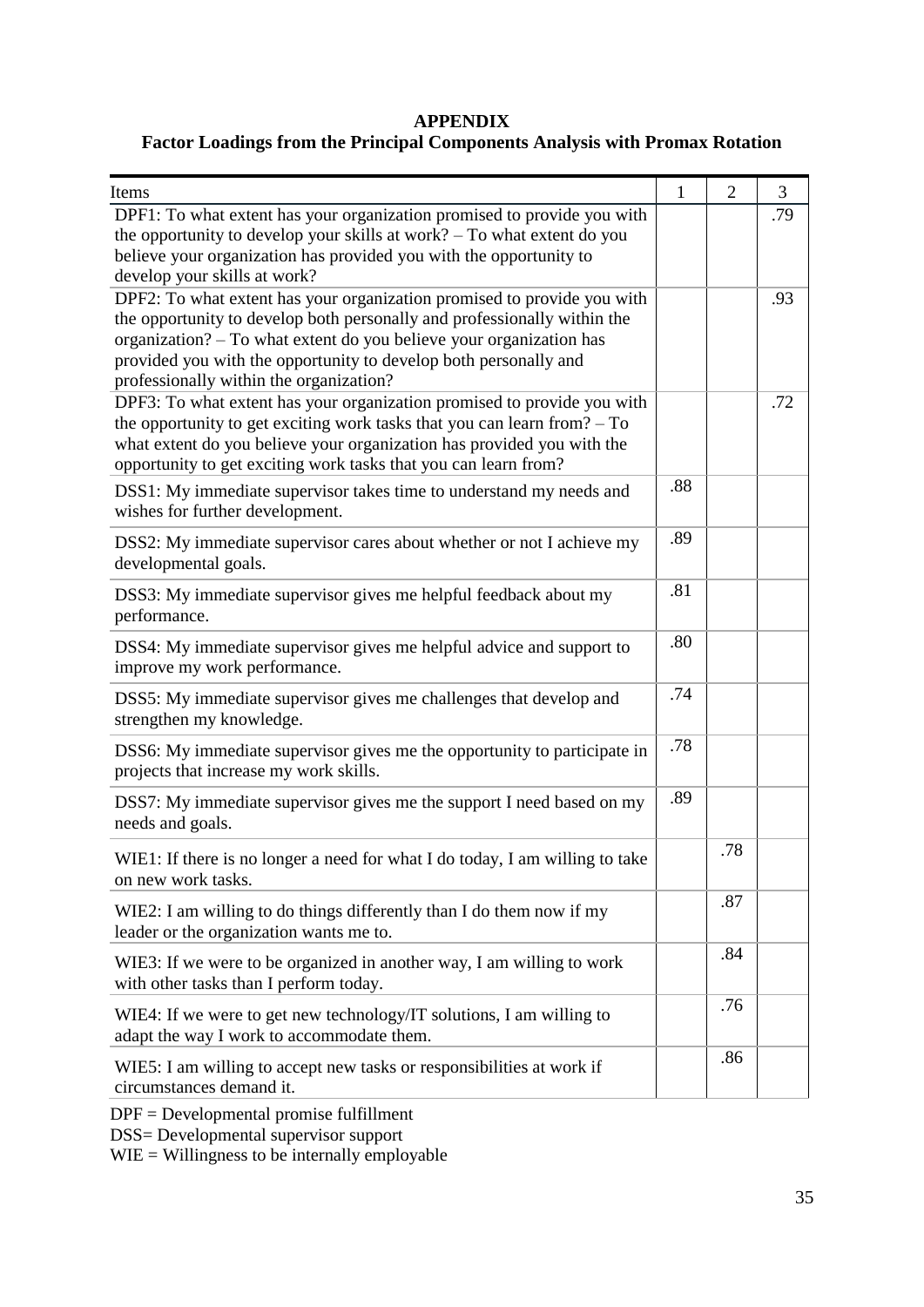